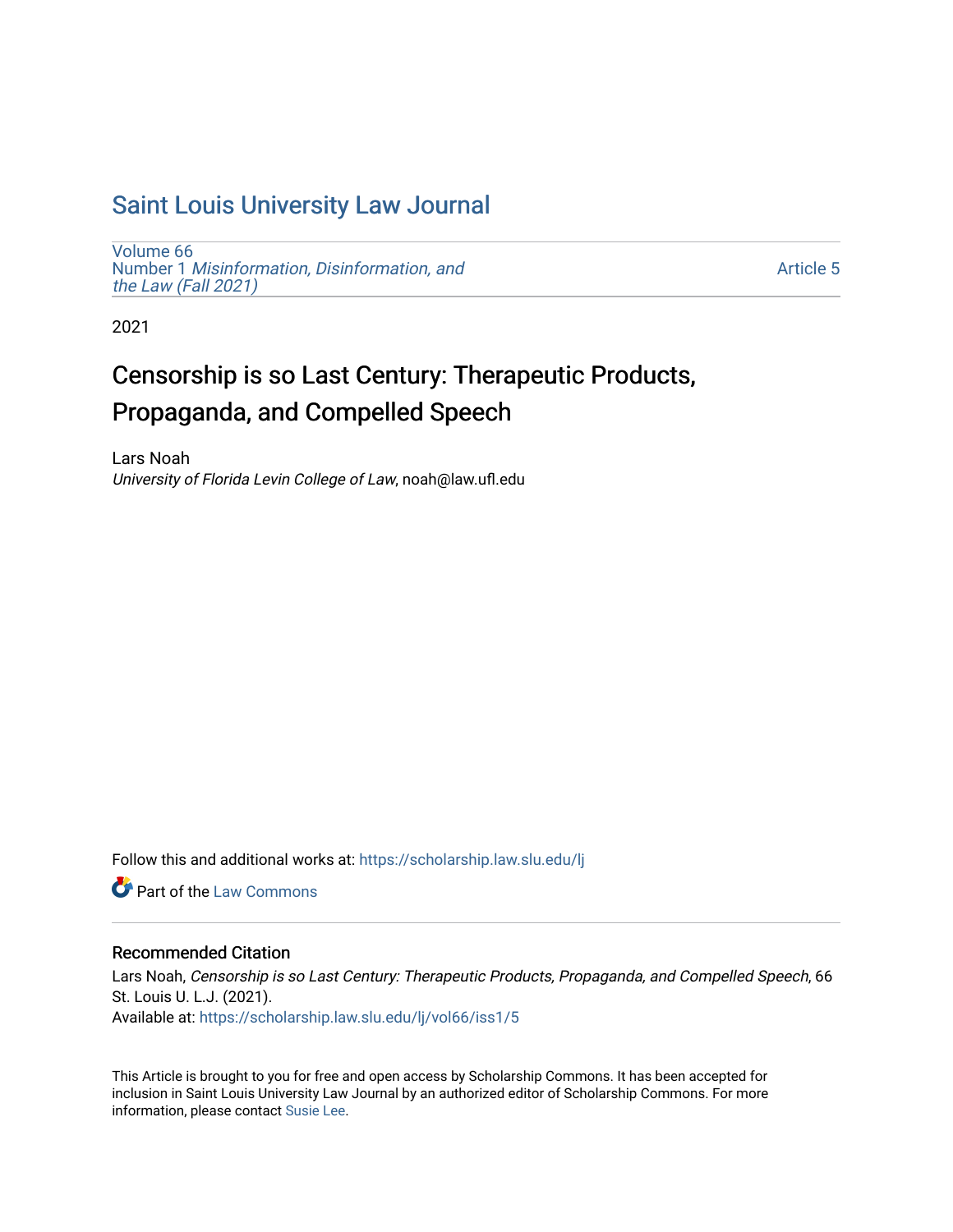# **CENSORSHIP IS SO LAST CENTURY: THERAPEUTIC PRODUCTS, PROPAGANDA, AND COMPELLED SPEECH**

### LARS NOAH[\\*](#page-1-0)

#### ABSTRACT

*In 2018, the U.S. Supreme Court decided* National Institute of Family & Life Advocates v. Becerra*, striking down a California law mandating that clinics for low-income pregnant women disclose, among other things, the availability of publicly-funded abortion services at other facilities. Although frequently maligned for allowing crisis pregnancy centers to mislead their clients, the decision gave private parties a powerful new tool for resisting government demands to carry unwanted messages: only genuinely "uncontroversial" disclaimer requirements pass muster, and only to the extent necessary to guard against potentially misleading claims. If applied in an even-handed fashion, then courts should just as readily invalidate laws recently adopted in almost a dozen states (and sponsored by pro-life groups) that obligate suppliers of the abortifacient mifepristone to incorrectly advise patients that they could reverse the procedure even after starting use of the drug. More straightforward state and federal disclosure requirements may, however, also fare poorly. Under the cover of an abortion-related dispute, Justice Thomas finally appears to have succeeded in hislong-running campaign to collapse the distinction between core and commercial speech.*

<span id="page-1-0"></span><sup>\*</sup> Chesterfield Smith Eminent Scholar and Professor of Law, University of Florida; author, *Law, Medicine, and Medical Technology* (Foundation Press 5th ed. 2022). An earlier version of this paper was presented as part of the George Washington University Law School's virtual conference on "First Amendment Values in Health Care," which is available at https://www.youtube.com/ watch?v=tAtGFyZwJ5A (counter 3:48-19:00, 51:19-59:12).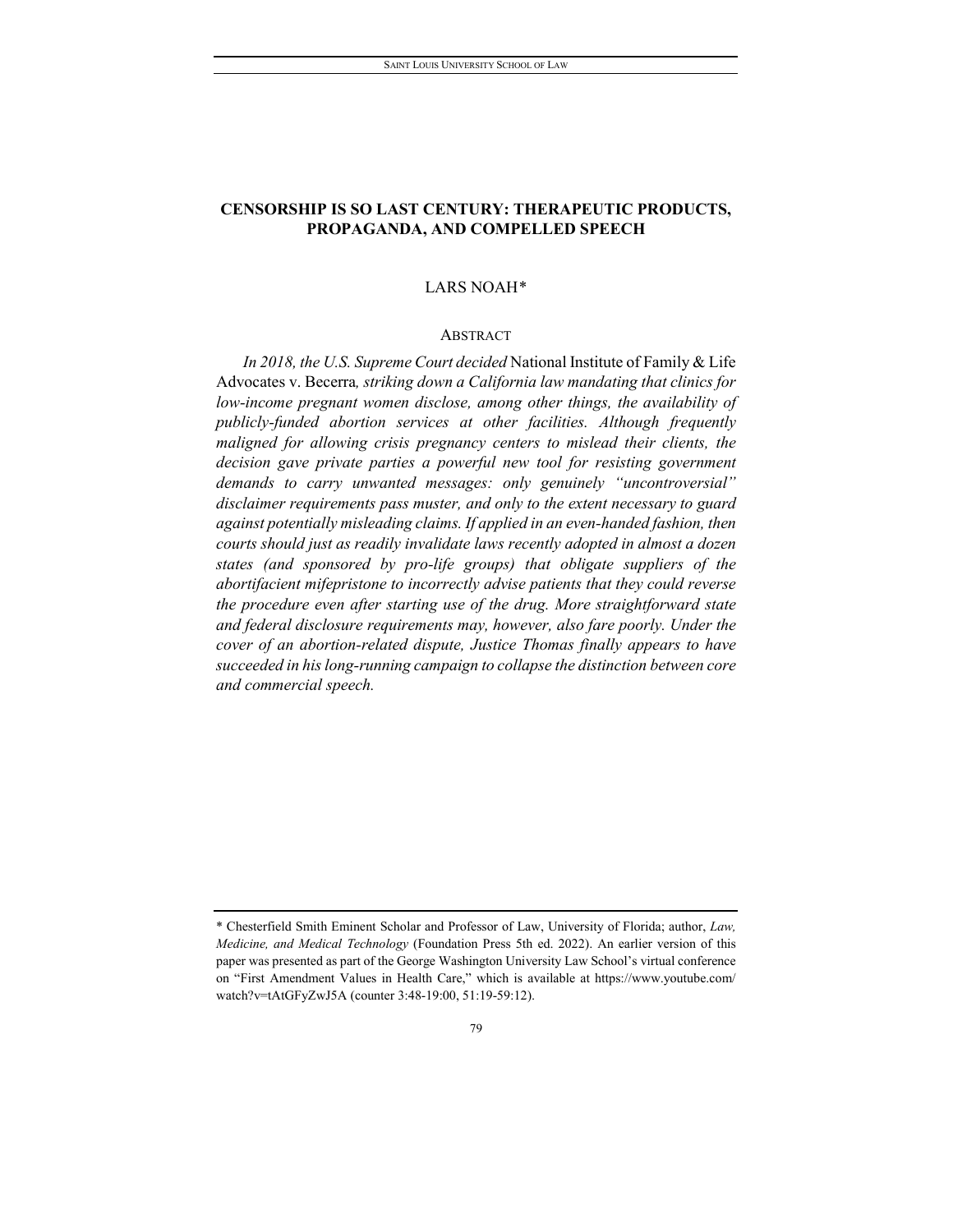For the last several decades, sellers of pharmaceuticals and medical devices have invoked the First Amendment in order to resist efforts by the U.S. Food and Drug Administration ("FDA") to squelch their dissemination of commercial speech.<sup>[1](#page-2-0)</sup> Federal judges have become more receptive to such objections, reminding regulatory officials that the disclosure of more information represented the constitutionally preferred response to misgivings about potentially misleading promotional claims.<sup>[2](#page-2-1)</sup> In an environment where crass political calculations have at times trumped evidence-based public health information,<sup>[3](#page-2-2)</sup> fears over government censorship have now started to give way to concerns about hijacking product labeling in order to spread propaganda.[4](#page-2-3)

<span id="page-2-2"></span>3*. See* Sheryl Gay Stolberg & Noah Weiland, *President Perpetuates Falsehoods, Study Finds*, N.Y. TIMES, Oct. 1, 2020, at A9 (discussing "the first comprehensive examination of coronavirus misinformation in traditional and online media," which found that "by far the most prevalent topic of misinformation . . . was 'miracle cures,' including Mr. Trump's promotion of anti-malarial drugs and disinfectants as potential treatments for Covid-19"); Noah Weiland, *How the C.D.C. Lost Its Voice Under Trump*, N.Y. TIMES, Dec. 17, 2020, at A8 ("[P]olitical appointees at the health department repeatedly asked C.D.C. officials to revise, delay and even scuttle drafts they thought could be viewed, by implication, as criticism of President Trump."); Noah Weiland & Sharon LaFraniere, *Inside the Administration's Failed "Defeat Despair" Project*, N.Y. TIMES, Oct. 30, 2020, at A6 ("Michael R. Caputo, the assistant secretary for public affairs at the Department of Health and Human Services, . . . had drawn attention to the [shambolic] public relations campaign last month during an extended rant on Facebook, claiming that . . . career government scientists were engaging in 'sedition' to undermine the president.").

<span id="page-2-3"></span>4. In *Meese v. Keene*, 481 U.S. 465 (1987), the Supreme Court took pains to explain that the term "propaganda" did not invariably carry a pejorative meaning, *see id.* at 477–80, 483–85. It did so in the course of upholding a federal law requiring that certain movies containing political advocacy (in that case, related to acid rain, among other potentially subversive subjects) produced with the support of a foreign government (in that case, the National Film Board of Canada) disclose that they represent "political propaganda" after a U.S. citizen wishing to show these films—one of which had won an Oscar award as best foreign documentary—challenged application of the law to

<span id="page-2-0"></span><sup>1</sup>*. See* Lars Noah, *Banning Off-Label Drug Promotion Offends the U.S. Constitution: Making the Strongest Case*, 83 ALB. L. REV. 301, 301 n.1 (2020) (citing some of the latest commentary on this question).

<span id="page-2-1"></span><sup>2</sup>*. See, e.g.*, Amarin Pharma, Inc. v. FDA, 119 F. Supp. 3d 196, 230–36 (S.D.N.Y. 2015) (issuing a preliminary injunction to bar threatened regulatory action against particular statements about off-label uses of a prescription omega-3 fatty acid product when accompanied by a series of disclosures specified by the court and based on proposed language offered by the parties); All. for Nat. Health US v. Sebelius, 714 F. Supp. 2d 48, 52–56, 61–65 (D.D.C. 2010) (recounting multiple successful challenges to the FDA's failure to allow health claims for various dietary supplements accompanied by suitable disclaimers); *id.* at 66–72 (directing the agency to consider allowing certain anticancer claims—in some cases with milder disclaimers—for supplements containing selenium); *see also* Lars Noah, *Permission to Speak Freely?*, 162 U. PA. L. REV. ONLINE 248, 253 (2014) ("[I]n guarding against potentially false or misleading claims, the [Supreme] Court routinely suggests disclaimer requirements as less-speech-restrictive alternatives, even if audiences routinely fail to read the small print. In the context of prescription drug advertising, health care professionals remain the primary audience, which makes a preference for disclaimers over flat prohibitions easier to swallow.").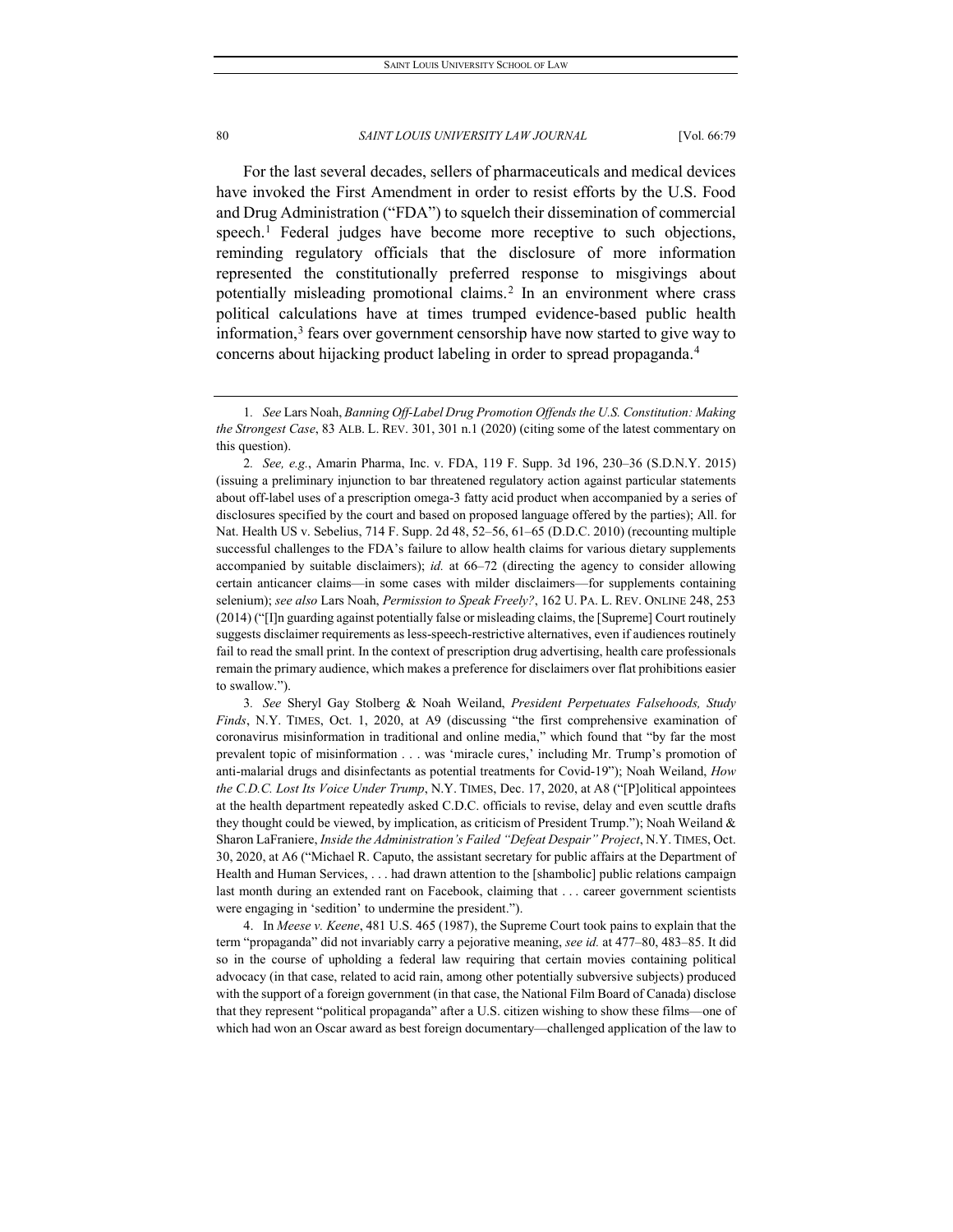Since the mid-1970s, the U.S. Supreme Court has recognized that advertising enjoys some of the First Amendment's guarantees for freedom of expression, with its earliest decisions in this line all arising in the health care context.[5](#page-3-0) Some of its newer decisions striking down laws for abridging commercial speech originated in that setting as well.<sup>[6](#page-3-1)</sup> Although the Court has regularly applied a form of intermediate scrutiny in such cases, the requirement for the government to demonstrate that it has narrowly tailored its laws to serve a substantial interest has become more demanding over time.<sup>[7](#page-3-2)</sup> The government may protect consumers from false or misleading information, but it generally may not prohibit truthful and nondeceptive claims in pursuit of some other valuable end.<sup>[8](#page-3-3)</sup>

The Supreme Court's clearest early guidance about the constitutional treatment of disclosure requirements emerged from a different, but also frequently litigated, type of commercial speech case: advertising by attorneys.<sup>[9](#page-3-4)</sup>

<span id="page-3-1"></span>6*. See, e.g.*, Sorrell v. IMS Health Inc., 564 U.S. 552, 577–80 (2011) (striking down a Vermont law that barred prescription data mining when it helps pharmaceutical salespeople refine the pitches that they make to physicians); Thompson v. W. States Med. Ctr., 535 U.S. 357, 371–73 (2002) (invalidating a congressional prohibition on advertising by pharmacists about the availability of particular compounded drugs).

<span id="page-3-2"></span>7*. See* Lars Noah, *When Constitutional Tailoring Demands the Impossible: Unrealistic Scrutiny of Agencies?*, 85 GEO. WASH. L. REV. 1462, 1468–69, 1481–83 & n.79 (2017).

<span id="page-3-3"></span>8*. See* Lars Noah, *Truth or Consequences?: Commercial Free Speech vs. Public Health Promotion (at the FDA)*, 21 HEALTH MATRIX 31, 67 (2011) (explaining that "outright prohibitions designed to dampen demand (or to serve other collateral purposes) [are] vulnerable to constitutional invalidation"); *id.* at 67–68 ("[T]he First Amendment allows the government to guard against the dissemination of false or deceptive commercial speech but not much else."); *see also id.* at 79 ("The [FDA] failed ... to explain—as the current Court surely would insist—why disclosure requirements alone would not achieve its goal of guarding against the dissemination of potentially misleading information" to physicians when pharmaceutical manufacturers distribute article reprints that discuss off-label uses of their products.).

<span id="page-3-4"></span>9*. See* Lars Noah, *Giving Personal Injury Attorneys Who Run Misleading Drug Ads a Dose of Their Own Medicine*, 2019 U. ILL. L. REV. 701, 714–16 (summarizing this line of decisions). In the pharmacy case that had inaugurated constitutional protection for commercial speech, the Court endorsed (in dicta) disclosure requirements, recognizing that certain attributes of advertising "make it appropriate to require that a commercial message . . . include such additional information,

him. *See id.* at 467–76. Even though this plainly related to core speech, the majority viewed the required disclaimer as providing viewers with useful additional information, *see id.* at 480–82, much like a rating for violence or other content inappropriate for some viewers! I mean to use the term "propaganda" in its pejorative sense, focusing on the home-grown and unmarked variety. *Accord* Caroline Mala Corbin, *The Unconstitutionality of Government Propaganda*, 81 OHIO ST. L.J. 815, 817–19, 826–64 (2020).

<span id="page-3-0"></span><sup>5</sup>*. See* Carey v. Population Servs. Int'l, 431 U.S. 678, 681–82, 701–02 (1977) (invalidating a state prohibition on advertising nonprescription contraceptives); Va. State Bd. of Pharmacy v. Va. Citizens Consumer Council, Inc., 425 U.S. 748, 772–73 (1976) (striking down a state prohibition against the advertising of prescription drug prices by pharmacists); Bigelow v. Virginia, 421 U.S. 809, 825–29 (1975) (invalidating a prohibition on newspaper advertisements by out-ofstate abortion providers).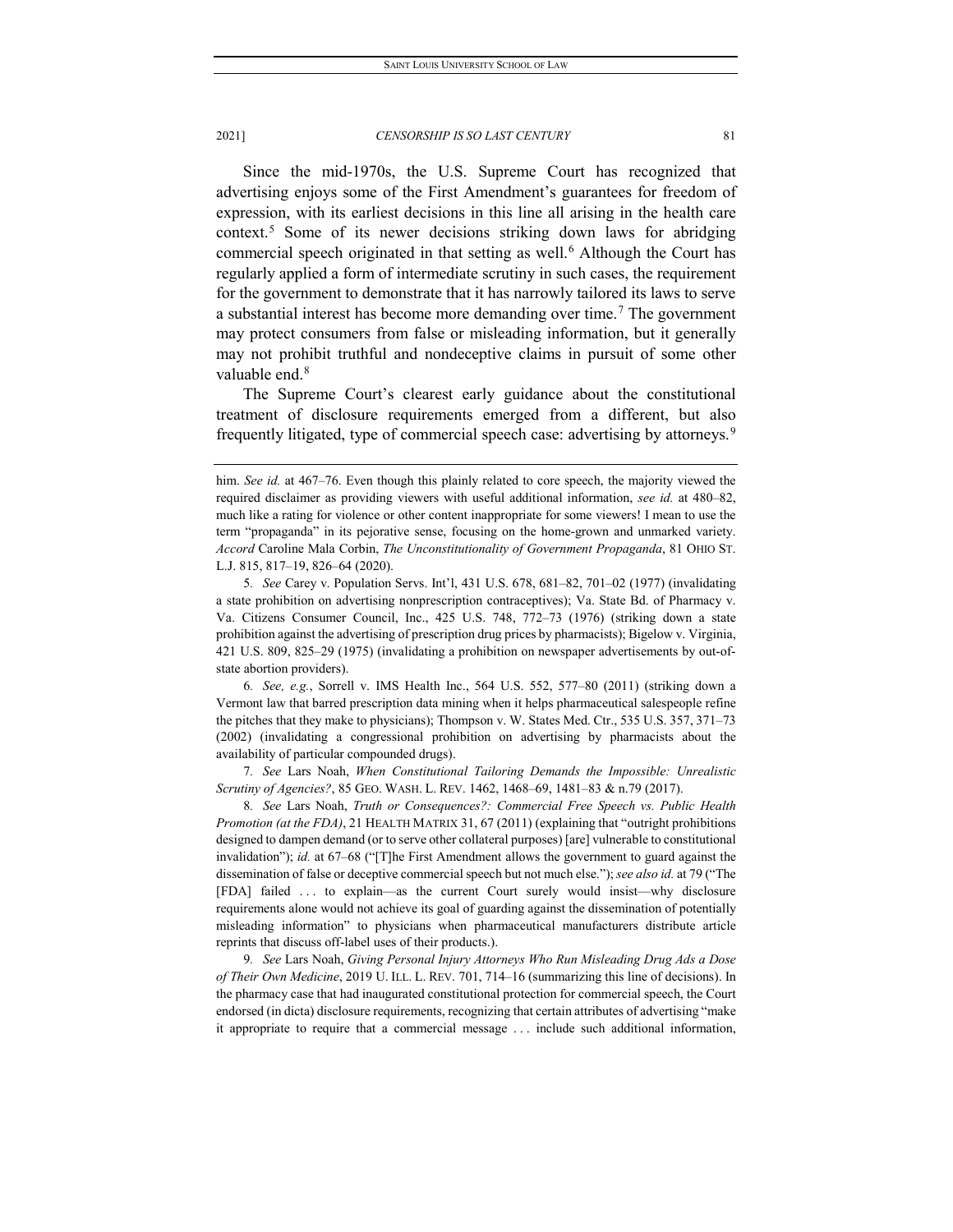In 1985, in *Zauderer v. Office of Disciplinary Counsel*, [10](#page-4-0) it upheld a requirement that attorneys clarify the nature of contingency fee arrangements in their print advertisements.<sup>[11](#page-4-1)</sup> The Court demanded only that the state regulation be "reasonably related" to the asserted governmental interest,  $12$  though it recognized that "unjustified or unduly burdensome disclosure requirements might offend the First Amendment by chilling protected commercial speech."<sup>[13](#page-4-3)</sup> In the more than three decades since, and in spite of the Court's clearly expressed allegiance to that older decision,<sup>[14](#page-4-4)</sup> lower federal courts have struggled to make

- 10. 471 U.S. 626 (1985).
- 11*. See id.* at 650–53.

<span id="page-4-2"></span><span id="page-4-1"></span><span id="page-4-0"></span>12*. See id.* at 651; *id.* at 651–52 n.14 ("Although we have subjected outright prohibitions on speech to such [a strict 'least restrictive means'] analysis, all our discussions of restraints on commercial speech have recommended disclosure requirements as one of the acceptable less restrictive alternatives to actual suppression of speech."); *see also* Peel v. Att'y Registration & Disciplinary Comm'n, 496 U.S. 91, 109 (1990) (plurality opinion) (noting the "presumption favoring disclosure over concealment"); *id.* at 115-17 (Marshall, J., concurring in judgment) (same); *In re* R.M.J., 455 U.S. 191, 203 (1982) ("prefer[ring] a requirement of disclaimers or explanation").

<span id="page-4-3"></span>13*. Zauderer*, 471 U.S. at 651. The Court distinguished its more stringent approach to cases involving compelled noncommercial speech. *See id.* at 650–51. *See generally* Vikram David Amar & Alan Brownstein, *Toward a More Explicit, Independent, Consistent and Nuanced Compelled Speech Doctrine*, 2020 U. ILL. L. REV. 1; Note, *Two Models of the Right to Not Speak*, 133 HARV. L. REV. 2359 (2020).

<span id="page-4-4"></span>14. Twenty-five years after *Zauderer*, for instance, the Court unanimously upheld a federal statute requiring, among other things, the following disclosure: "We are a debt relief agency. We help people file for bankruptcy . . . ." *See* Milavetz, Gallop & Milavetz, P.A. v. United States, 559 U.S. 229, 233, 252–53 (2010). In rejecting a constitutional challenge brought by bankruptcy lawyers, the Court reiterated the distinction between commercial speech restrictions and requirements for fuller disclosure. *See id.* at 249–50. Somewhat confusingly, the opinion referred to "inherently misleading" claims, *see id.* at 250, which if true should have deprived them of any First Amendment protection, but elsewhere the Court discussed *potentially* deceptive claims and made it clear that the government would not have to prove that characterization, *see id.* at 251. It also focused on just the accuracy of the mandated disclosure rather than asking whether it was factual and uncontroversial. *See id.* at 250–52. Only one member of the Court wrote separately on this point. *See id.* at 255–59 (Thomas, J., concurring in part and concurring in judgment) (reiterating his view that commercial speech deserves full protection, and expressing particular qualms about *Zauderer*). In point of fact, and in contrast to *Zauderer*, the disclosure upheld in *Milavetz* was hardly reserved for curing instances of potentially deceptive messages; instead, Congress had demanded the provision of more information—and dictated the precise verbiage to use—about the nature of the services offered by any and all covered professionals and businesses.

warnings, and disclaimers, as are necessary to prevent its being deceptive." *Va. State Bd. of Pharmacy*, 425 U.S. at 772 n.24; *see also W. States Med. Ctr.*, 535 U.S. at 376 ("Even if the Government did argue that it had an interest in preventing misleading advertisements, this interest could be satisfied by the far less restrictive alternative of requiring each compounded drug to be labeled with a warning that the drug had not undergone FDA testing and that its risks were unknown.").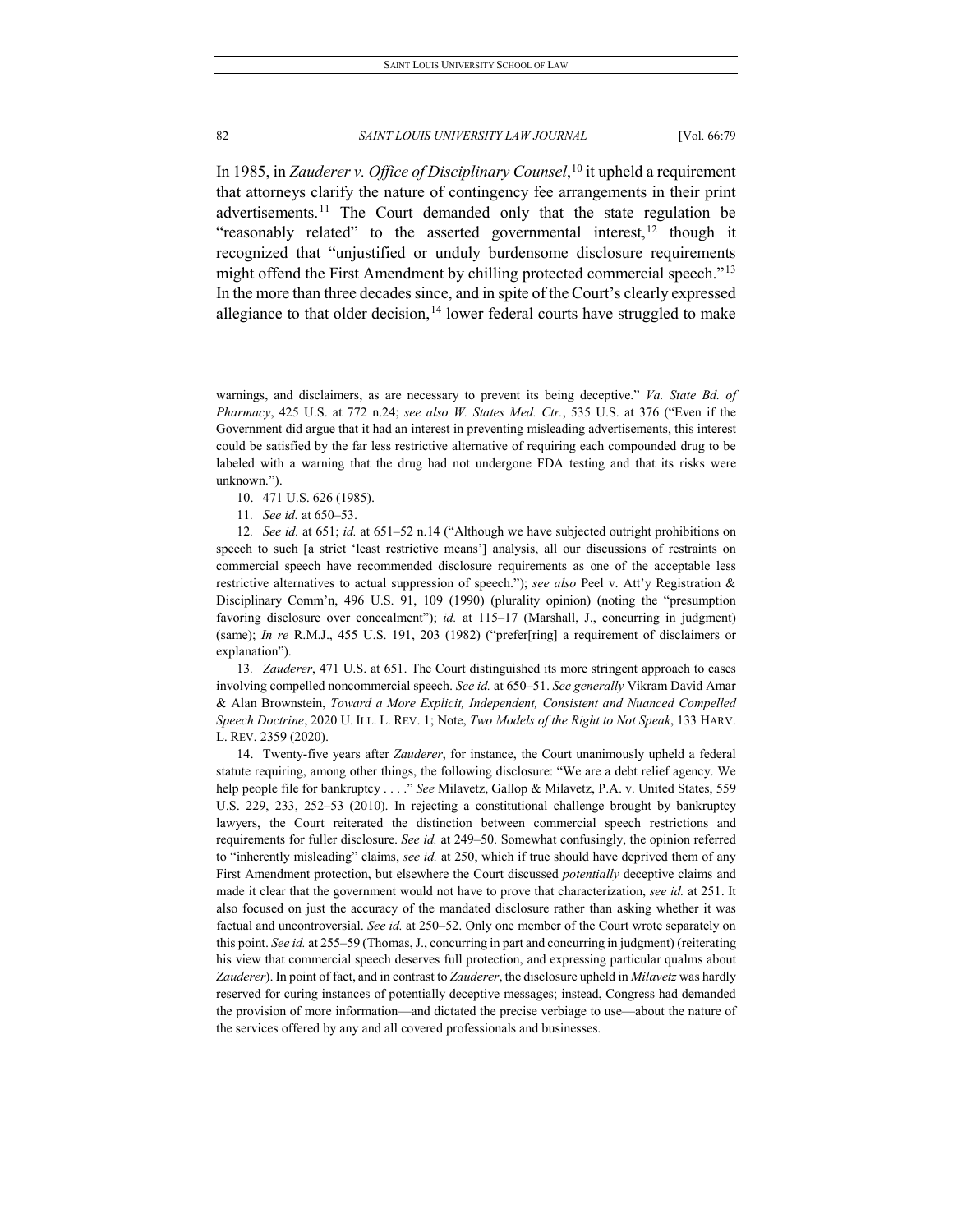sense of *Zauderer* when assessing constitutional objections to various other types of disclosure requirements.<sup>[15](#page-5-0)</sup>

Although restrictions on commercial speech nominally remain subject to an unremarkable form of intermediate scrutiny, the Supreme Court has imported collateral rules affiliated with the stricter scrutiny previously reserved for core speech: the unconstitutional conditions doctrine,<sup>[16](#page-5-1)</sup> prohibitions on content- and viewpoint-discrimination,[17](#page-5-2) and, in *National Institute of Family & Life Advocates (NIFLA) v. Becerra*, [18](#page-5-3) a stringent approach to compelled speech. In that 2018 decision, the Court considered a pair of disclosure requirements imposed by a California statute. First, a "licensed covered facility," which the law defined as a licensed medical clinic whose "primary purpose" was "providing family planning or pregnancy-related services,"<sup>[19](#page-5-4)</sup> had to post the following notice on site: "California has public programs that provide immediate free or low-cost access to comprehensive family planning services (including all FDA-approved methods of contraception), prenatal care, and abortion for eligible women. To determine whether you qualify, contact the county social services office at [insert the telephone number]."<sup>[20](#page-5-5)</sup> Second, an "unlicensed covered facility," which the law defined as having the same purpose, $21$  had to post the following notice on site as well as in any advertisements: "This facility is not licensed as a medical facility by the State of California and has no licensed medical provider who provides or directly supervises the provision of services."[22](#page-5-7)

<span id="page-5-4"></span><span id="page-5-3"></span><span id="page-5-2"></span>17. *See* Lars Noah, *Does the U.S. Constitution Constrain State Products Liability Doctrine?*, 92 TEMP. L. REV. 189, 196 n.31, 210 n.125 (2019).

- 20*. Id.* § 123472(a).
- 21*. See id.* § 123471(b).

<span id="page-5-0"></span><sup>15</sup>*. See* Robert Post, *Compelled Commercial Speech*, 117 W. VA. L. REV. 867, 885–911 (2015); *id.* at 915 (discussing "the doctrinal turbulence presently enveloping compelled commercial speech"); Lauren Fowler, Note, *The "Uncontroversial" Controversy in Compelled Commercial Disclosures*, 87 FORDHAM L. REV. 1651, 1674–82 (2019); Note, *Repackaging* Zauderer, 130 HARV. L. REV. 972, 972–74, 979–93 (2017); *see also* Lars Noah, *Liberating Commercial Speech: Product Labeling Controls and the First Amendment*, 47 FLA. L. REV. 63, 105 & n.207 (1995) (referencing older decisions on "coerced" speech, and observing that "the government's power to demand warnings generally is accepted as legitimate").

<span id="page-5-1"></span><sup>16</sup>*. See* Noah, *supra* note 8, at 54–55, 63 (explaining this barely visible feature of the decision in *Western States*); *id.* at 81 n.207; *id.* at 57 ("point[ing] out that this doctrine seems out of place in commercial speech cases").

<sup>18.</sup> 138 S. Ct. 2361 (2018).

<sup>19.</sup> CAL. HEALTH & SAFETY CODE § 123471(a) (West 2020).

<span id="page-5-7"></span><span id="page-5-6"></span><span id="page-5-5"></span><sup>22</sup>*. Id.* § 123472(b). Although not challenged, a different provision of state law imposed a disclaimer requirement potentially applicable to a common practice at many of these same clinics. *See id*. § 123620 (requiring written disclosure to a client undergoing fetal ultrasonography as follows: "The [FDA] has determined that the use of medical ultrasound equipment for other than medical purposes, or without a physician's prescription, is an unapproved use."). Although the title of this provision broadly referenced "non-medical purpose," the operative text applied only to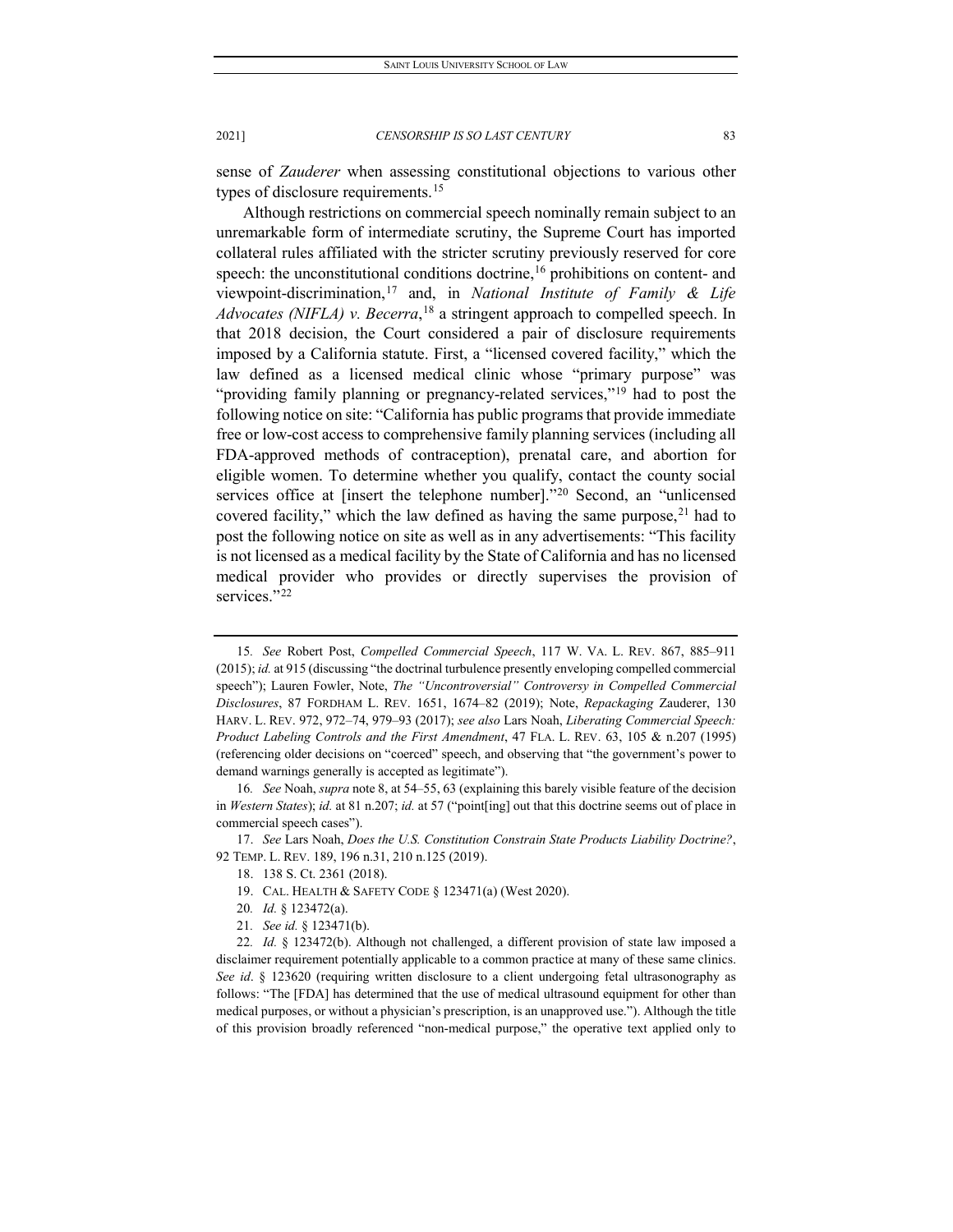Challenged by a pair of clinics and their sponsoring organization on free speech grounds, the lower courts rejected a motion for a preliminary injunction, but the Supreme Court reversed in a 5–4 decision, concluding that the petitioners had demonstrated a likelihood of success on the merits.<sup>[23](#page-6-0)</sup> Justice Clarence Thomas penned the majority opinion for the Court's conservative wing,  $24$  while Justice Stephen Breyer authored the dissenting opinion for the liberal wing.<sup>[25](#page-6-2)</sup> Much of the majority's analysis strikes me as dishonest, and the dissent provided a fairly comprehensive rebuttal. Given the subsequent changes in the Court's makeup,[26](#page-6-3) however, none of this really matters—*NIFLA* seems secure as a precedent for now. I am more interested in exploring what the decision might portend going forward, especially given some of the things left largely unsaid in any of the opinions.

<span id="page-6-1"></span>24. In a brief concurrence, all members of the majority apart from Justice Thomas wrote separately "to underscore that the apparent viewpoint discrimination here is a matter of serious constitutional concern." *Id.* at 2378 (Kennedy, J., concurring); *id.* at 2379 ("[The statute's] underinclusive application suggest[s] a real possibility that these individuals were targeted because of their beliefs."); *id.* ("Governments must not be allowed to force persons to express a message contrary to their deepest convictions."). The notion that business entities unaffiliated with religious institutions can have deep convictions aligns with the high Court's controversial decision in *Burwell v. Hobby Lobby Stores, Inc.*, 573 U.S. 682, 736 (2014), which concluded that owners of closely held corporations had a statutorily protected right to opt out of the federally mandated health insurance coverage for contraceptives thought to interfere with the implantation of a fertilized egg. *See* Noah, *supra* note 7, at 1470–71 n.31 ("Most commentators . . . focused their criticism on the central premise of the Court's opinion [in *Hobby Lobby*]—namely, the recognition that for-profit corporations enjoy free exercise rights."). In any event, Justice Thomas found it unnecessary to reach the viewpoint-discrimination argument, *see NIFLA*, 138 S. Ct. at 2370–71 n.2 (majority opinion), while the four dissenters thought that the plaintiffs had produced no evidence to support this allegation, *see id.* at 2388–89 (Breyer, J., dissenting); *id.* at 2391 ("The Act does not, on its face, distinguish between facilities that favor pro-life and those that favor pro-choice points of view. Nor is there any convincing evidence before us . . . that discrimination was the purpose or the effect of the statute.").

<span id="page-6-2"></span>25*. See NIFLA*, 138 S. Ct. at 2379 (Breyer, J., dissenting); *see also* Adam Liptak, *How Free Speech Was Weaponized by Conservatives*, N.Y. TIMES, July 1, 2018, at A1 (reporting that the line up in this decision exemplifies fundamental shifts in First Amendment jurisprudence).

<span id="page-6-3"></span>26*. See* Lawrence O. Gostin et al., *Health Policy in the Supreme Court and a New Conservative Majority*, 324 JAMA 2157, 2157–58 (2020); Adam Liptak, *An Extraordinary Winning Streak for Religion at the Supreme Court*, N.Y. TIMES, Apr. 6, 2021, at A14; *cf.* FDA v. Am. Col. Obstetricians & Gynecologists, 141 S. Ct. 578 (2021) (mem.) (voting 6–3 to issue a stay pending appeal of the district court's preliminary injunction against enforcement during the pandemic of the agency's requirement that patients visit a health care provider in order to receive the abortifacient mifepristone).

facilities offering fetal ultrasounds "for keepsake or entertainment purposes," without further defining the term "keepsake" (would printing out the image for a client to take home as a memento suffice?).

<span id="page-6-0"></span><sup>23</sup>*. See NIFLA*, 138 S. Ct. at 2370, 2378; *see also id.* at 2377 n.4 ("Nothing in our opinion should be read to foreclose the possibility that California will gather enough evidence in later stages of this litigation" to possibly justify the disclosure requirement for unlicensed clinics.).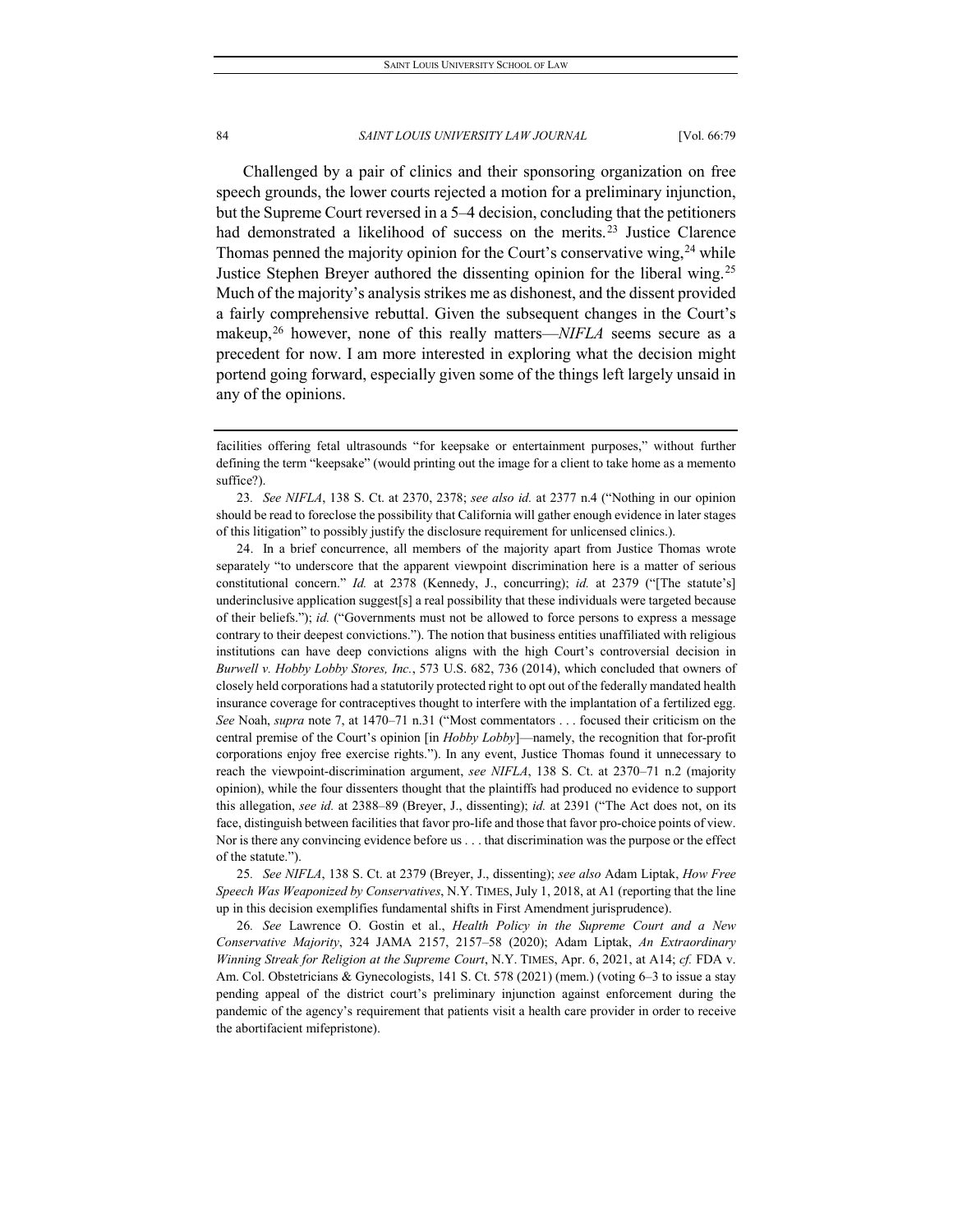The Justices devoted much of their energy to debating whether "professional speech" enjoyed reduced constitutional protection: the majority denied that such a separate category even existed,<sup>[27](#page-7-0)</sup> while the dissent identified numerous precedents that plainly suggested otherwise.[28](#page-7-1) Insofar as the lower courts had framed the question in these terms, $^{29}$  $^{29}$  $^{29}$  the preoccupation with professional speech comes as no great surprise, but it strikes me as an unfortunate distraction and too easily allowed the majority to view the speech at issue as meriting full protection.

In no sense did the statutory provisions obligate professionals to engage in any sort of speech whatsoever; indeed, the second disclosure requirement applied only to unlicensed facilities, which the law defined as those operated by persons lacking the status of medical professionals. Instead, the state demanded that *clinics* communicate this information.<sup>[30](#page-7-3)</sup> Even though businesses may enjoy full constitutional protection when engaging in other forms of expression,<sup>[31](#page-7-4)</sup> commercial speech principles unmistakably govern those situations where they solicit customers.<sup>[32](#page-7-5)</sup>

The California law did not limit its application to "advertising" by these clinics, but the Court has never confined commercial speech only to such traditional forms of marketing.[33](#page-7-6) Indeed, the law's coverage depended on

<span id="page-7-3"></span>30. In struggling to distinguish precedents upholding disclosure requirements as an aspect of informed consent, the majority seemingly recognized as much (though not the consequence of doing so). *See NIFLA*, 138 S. Ct. at 2373 ("The notice . . . is not tied to a procedure at all. It applies to all interactions between a covered facility and its clients, regardless of whether a medical procedure is ever sought, offered, or performed."). The same goes for its effort to demonstrate under-inclusivity of the disclosure requirement for unlicensed facilities. *See id.* at 2378 ("[A] facility that advertises and provides pregnancy tests is covered by the unlicensed notice, but a facility across the street that advertises and provides nonprescription contraceptives is excluded even though the latter is no less likely to make women think it is licensed."). It takes little effort, however, to explain this differential treatment. *See id.* at 2391 (Breyer, J., dissenting) ("[P]regnant women generally do not need contraceptive services."). More importantly, it concedes my point about the fundamentally commercial nature of the speech that triggers the disclosure obligations in the first place.

<span id="page-7-5"></span><span id="page-7-4"></span>32. If, in fact, *NIFLA* did not involve commercial speech, then why did the majority bother discussing *Zauderer*? Obviously, even if only dictum, the Court's explication of that precedent will prove to be influential in future cases that unmistakably involve commercial speech, but to my mind it reflects a concession about the nature of the case. After all, *Zauderer* (and *Milavetz*) had involved speech directed to prospective clients as opposed to speech occurring within an established professional relationship.

<span id="page-7-6"></span>33*. See, e.g.*, Rubin v. Coors Brewing Co., 514 U.S. 476, 481, 488–91 (1995) (beer labels: invalidating federal prohibition on disclosures of alcohol content); Ibanez v. Fla. Dep't of Bus. & Prof'l Reg., 512 U.S. 136, 138, 144–47 (1994) (law firm letterhead, business cards, and phone book

<sup>27</sup>*. See NIFLA*, 138 S. Ct. at 2371–75 (majority opinion).

<sup>28</sup>*. See id.* at 2383–86 (Breyer, J., dissenting).

<span id="page-7-2"></span><span id="page-7-1"></span><span id="page-7-0"></span><sup>29</sup>*. See* NIFLA v. Harris, 839 F.3d 823, 838–41 (9th Cir. 2016); *id.* at 834 n.5 ("The Act primarily regulates the speech that occurs within the clinic, and thus is not commercial speech.").

<sup>31</sup>*. See* Noah, *supra* note 8, at 92–95.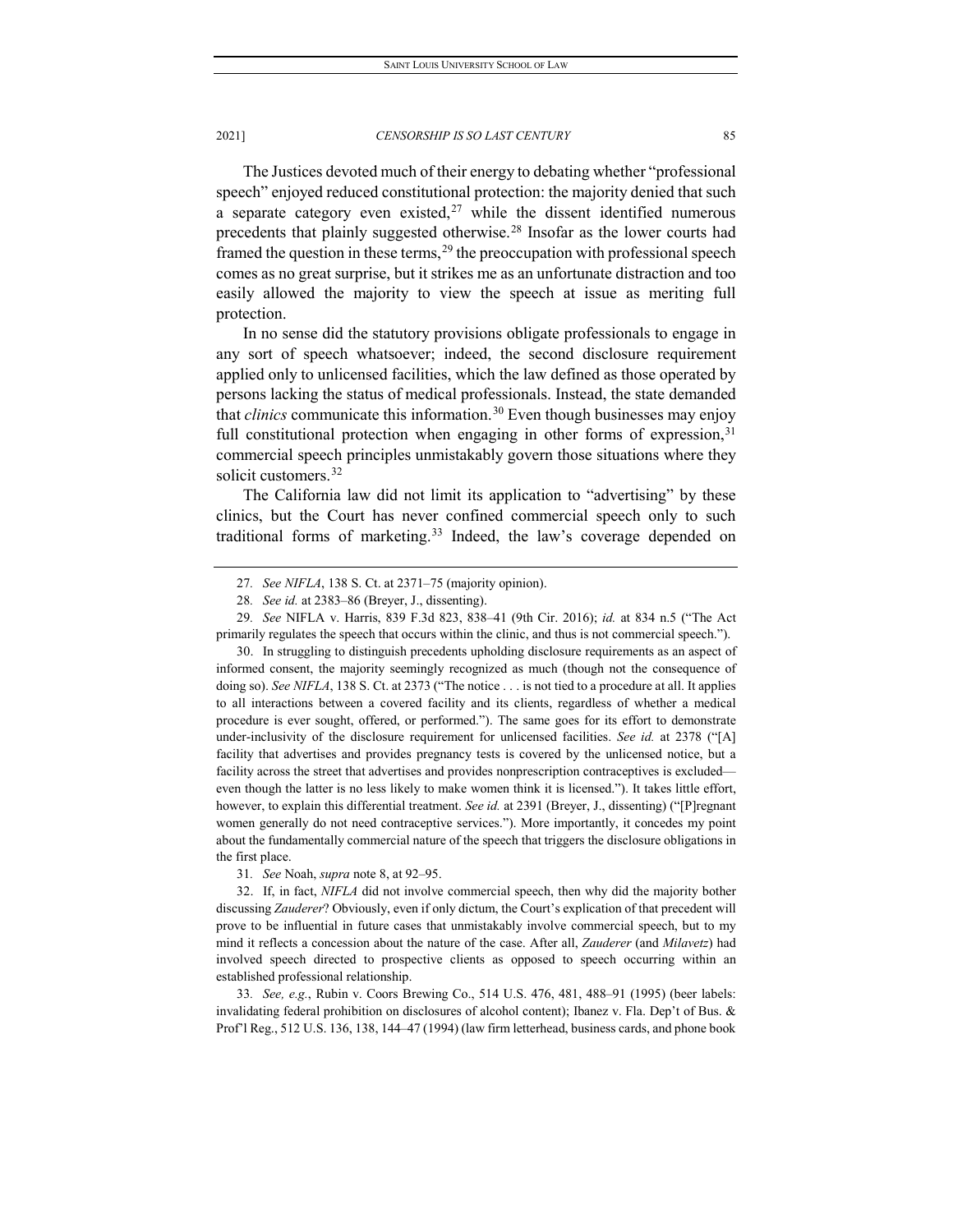identifying the "primary purpose" of a clinic,<sup>[34](#page-8-0)</sup> which would necessitate some inquiry into how they had presented themselves to the community (e.g., name of the facility, listing in a phone book or other directory).<sup>[35](#page-8-1)</sup> Surely the state can insist that those clinics presenting themselves—through advertising or otherwise—as offering reproductive health services or catering to pregnant

listings: overturning a state Board of Accountancy order censuring one of its members for including references to her credentials as a certified public accountant and a certified financial planner); *see also* Noah, *supra* note 15, at 90; *id.* at 89 ("*Coors* represents the Court's first commercial speech decision directly to address product labeling controls."); *id.* at 64 ("The Court's unanimous decision in *Coors* represents an important extension and clarification of its prior holdings in this area."). In its latest decision expanding the category of commercial speech, *Expressions Hair Design v. Schneiderman*, 137 S. Ct. 1144 (2017), the Court held that merely notifying customers of a "surcharge" for payment by credit card enjoys protection, *see id.* at 1151. The challenged state law only barred the act of imposing such an additional charge, however, and presumably would apply even where a merchant gave no advance warning to its customers, while the law did not actually prohibit posting a notice that merely threatened to impose a surcharge, perhaps simply as a bluff (i.e., an empty threat designed to discourage credit card use). Moreover, though the Court remanded the case to allow the lower courts to engage in heightened scrutiny, even if they read the state law as also banning the act of posting any such notice, it should survive insofar as no protection exists when the matter referenced by commercial speech itself qualifies as unlawful. *See* Noah, *supra* note 8, at 39, 56 & n.116.

<span id="page-8-0"></span><sup>34</sup>*. See* CAL. HEALTH & SAFETY CODE § 123471(a)&(b) (West 2020). The FDA's regulatory regime turns on answering a comparable sort of question (i.e., what is the "intended use" of a product?), which explains why the newer commercial speech decisions pose such a fundamental threat to that agency's traditional way of doing business. *See* Noah, *supra* note 8, at 55–56 n.112 ("If the FDA could no longer indirectly penalize commercial speech by subjecting the products described by such speech to more rigorous regulatory controls, then most erstwhile therapeutic products could escape agency licensure requirements altogether and face only the general prohibitions on misbranding that apply to all FDA-regulated products."); *see also id.* at 65 ("[T]he robust version of commercial free speech doctrine that seems to prevail today could profoundly impinge upon the FDA's (and other agencies') preferred methods for promoting the public's health.").

<span id="page-8-1"></span><sup>35</sup>*. See* Sonya Borrero et al., *Crisis Pregnancy Centers: Faith Centers Operating in Bad Faith*, 34 J. GEN. INTERNAL MED. 144, 144 (2019) ("[T]hey typically advertise their services (most famously on highway billboards) using language and images that present themselves as unbiased, comprehensive health centers."); Hayley E. Malcolm, Note, *Pregnancy Centers and the Limits of Mandated Disclosure*, 119 COLUM. L. REV. 1133, 1142–46, 1150–52 (2019); *see also* Jennifer M. Keighley, *Can You Handle the Truth? Compelled Commercial Speech and the First Amendment*, 15 U. PA. J. CONST. L. 539, 602 (2012) ("For women seeking pregnancy-related services, the centers are a service-provider competing with other organizations . . . ."); *id.* at 604–13 (elaborating on a contextual inquiry to this question); Kathryn E. Gilbert, Note, *Commercial Speech in Crisis: Crisis Pregnancy Center Regulations and Definitions of Commercial Speech*, 111 MICH. L. REV. 591, 600–16 (2013) (criticizing older lower court decisions treating these as cases of noncommercial speech even though most of the messages emanating from these clinics did not qualify as "core" or "pure" speech). *But see* Greater Balt. Ctr. for Pregnancy Concerns, Inc. v. Mayor of Balt., 879 F.3d 101, 108–10 (4th Cir. 2018) (holding, shortly before the decision in *NIFLA*, that such speech qualifies as noncommercial).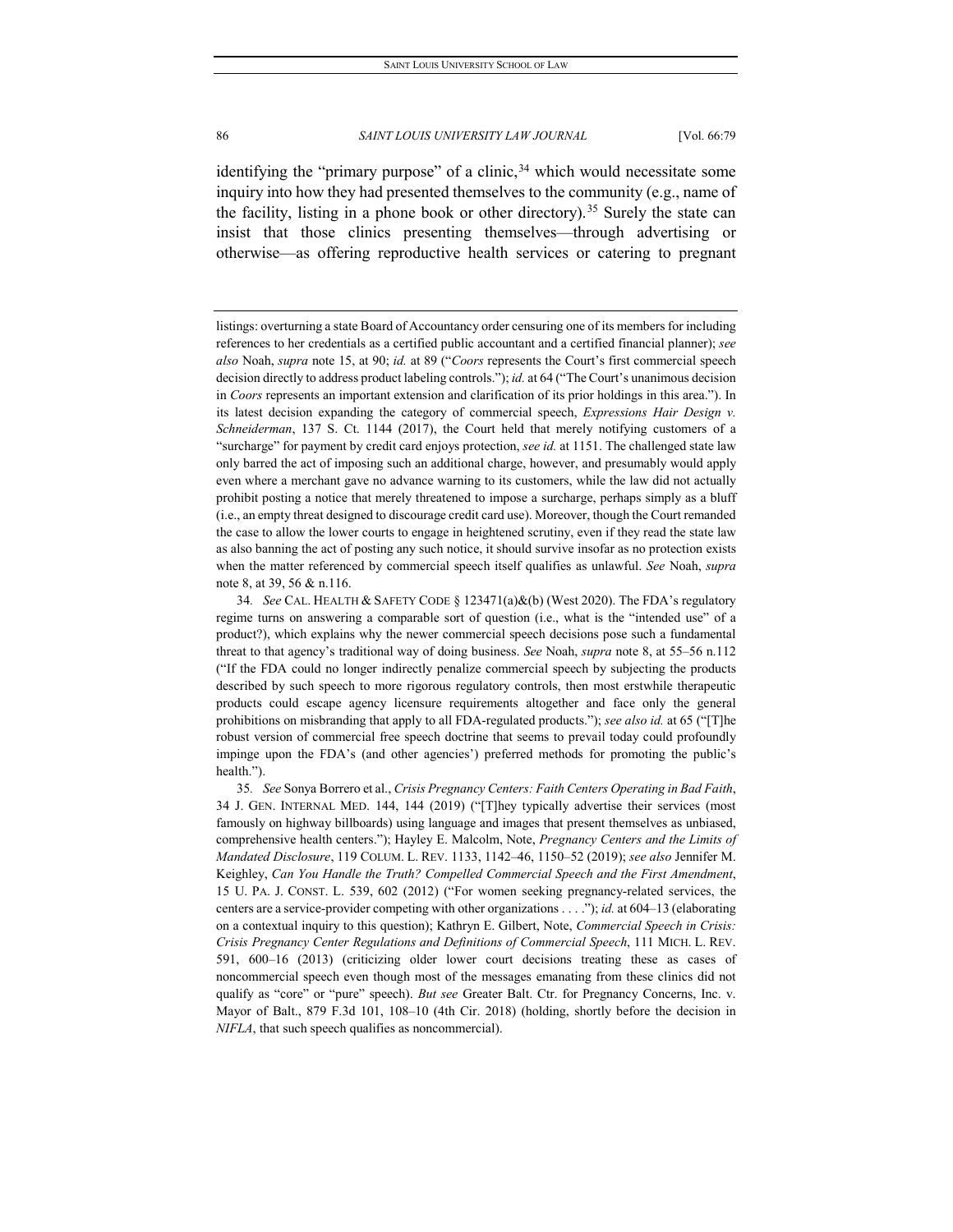women ensure that their clients do not incorrectly assume that these facilities offer a comprehensive range of care.

The majority, however, regarded the first disclosure requirement as impermissibly content- and speaker-based.[36](#page-9-0) As explained in the dissent, most restrictions on commercial speech share this character.<sup>[37](#page-9-1)</sup> Justice Thomas asserted that the disclosure requirements likely would fail even if a lower level of scrutiny applied, focusing on their underinclusive character (imposed on just a subset of clinics that might encounter patients seeking reproductive health services) and the state's ability to communicate its desired messages directly.<sup>[38](#page-9-2)</sup> Justice Breyer countered that neither of these features would justify invalidating the state law unless strict scrutiny applied.<sup>[39](#page-9-3)</sup>

More remarkably, Justice Thomas took the position that *Zauderer*'s allowance for disclosure requirements did not apply in this context,  $40$  but then in what context might it still have application?<sup>[41](#page-9-5)</sup> The majority explained that its

<span id="page-9-3"></span>39*. See id.* at 2389 (Breyer, J., dissenting); *see also id.* at 2390 ("[I]t is self-evident that patients might think they are receiving qualified medical care when they enter facilities that collect health information, perform obstetric ultrasounds or sonograms, diagnose pregnancy, and provide counseling about pregnancy options or other prenatal care." (internal quotation marks omitted)); *id.* at 2391 ("[I]t is unremarkable that the State excluded the provision of family planning and contraceptive services as triggering conditions.").

<span id="page-9-4"></span>40*. See id.* at 2372 (majority opinion); *see also id.* at 2377 n.3 ("California does not explain how the unlicensed notice could satisfy any standard other than *Zauderer*.").

<span id="page-9-5"></span>41. Justice Breyer wondered whether the majority had simply carved out speech related to abortion for special protection. *See id.* at 2388 (Breyer, J., dissenting) (noting that "one might take the majority's decision to mean that speech about abortion is special"). Or, more troubling still, is it reserved only for those staking out a pro-life position?! Then again, the majority opinion could stand for the much broader proposition that commercial and core speech now enjoy comparable constitutional status. *See id.* at 2382–83 (complaining that this represents the second coming of "Lochnerism" and dilutes by comparison the value of core speech); *see also* Milavetz, Gallop & Milavetz, P.A. v. United States, 559 U.S. 229, 255 (2010) (Thomas, J., concurring in part and concurring in judgment) ("I am skeptical of the premise on which *Zauderer* rests . . . ."); *id.* at 257 ("*Zauderer* does not stand for the proposition that the government can constitutionally compel the

<span id="page-9-0"></span><sup>36</sup>*. See NIFLA*, 138 S. Ct. at 2374–75; *id.* at 2378; *see also id.* at 2371 ("By requiring petitioners to inform women how they can obtain state-subsidized abortions—at the same time petitioners try to dissuade women from choosing that option—the licensed notice plainly alters the content of petitioners' speech." (internal quotation marks omitted)).

<sup>37</sup>*. See id.* at 2380–81 (Breyer, J., dissenting).

<span id="page-9-2"></span><span id="page-9-1"></span><sup>38</sup>*. See id.* at 2375 (majority opinion) ("If California's goal is to educate low-income women about the services it provides, then the licensed notice is wildly underinclusive." (internal quotation marks omitted)); *id.* at 2376 (arguing that the law's exemption of other "clinics, which serve many women who are pregnant or could become pregnant in the future, demonstrates the disconnect between its stated purpose and its actual scope"); *id.* ("[I]t could inform the women itself with a public-information campaign. . . . California cannot co-opt the licensed facilities to deliver its message for it."); *id.* at 2377 ("The unlicensed notice imposes a government-scripted, speakerbased disclosure requirement that is wholly disconnected from California's informational interest. It requires covered facilities to post California's precise notice, no matter what the facilities say on site or in their advertisements. And it covers a curiously narrow subset of speakers.").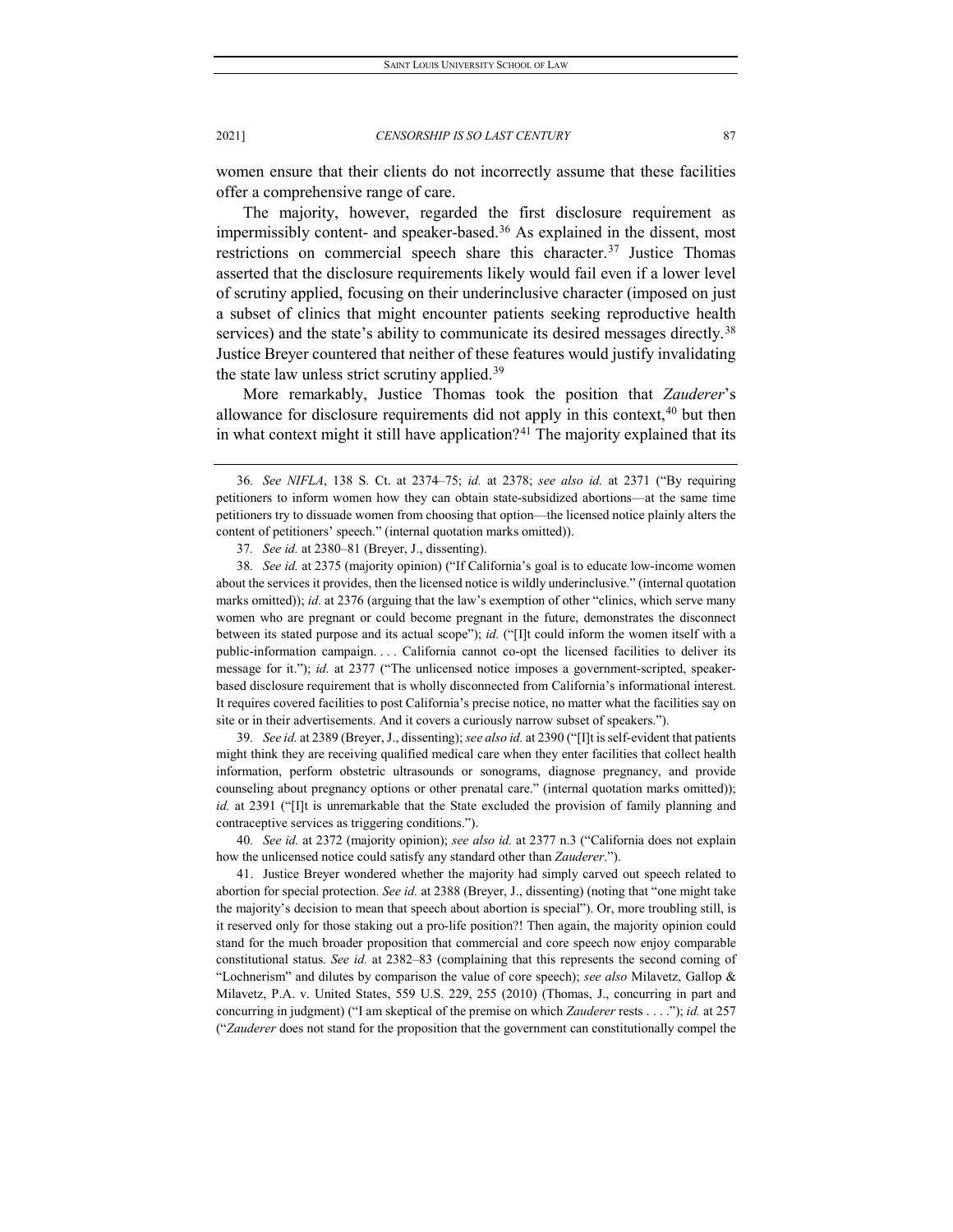holding would not threaten well-established disclosure laws: "[W]e do not question the legality of health and safety warnings long considered permissible, or purely factual and uncontroversial disclosures about commercial products."[42](#page-10-0) The dissenters did not buy this reassurance, $43$  and they have every reason to doubt its sincerity.[44](#page-10-2) Indeed, just one year after *NIFLA*, the United States Court of Appeals for the Ninth Circuit preliminarily enjoined an ordinance that required a warning statement in certain advertisements for sugar-sweetened beverages.[45](#page-10-3)

<span id="page-10-0"></span>42*. See NIFLA*, 138 S. Ct. at 2376. Even if professional speech does not represent a separate category, is the majority suggesting a distinction between sales and services, so that only transactions in the former category enjoy reduced constitutional protection? The advertising in *Zauderer* unmistakably proposed a transaction in professional services as did all of the other attorney advertising cases routinely evaluated as involving commercial speech, while the pharmacist advertising cases tended to focus on the sale of drugs.

<span id="page-10-1"></span>43*. See id.* at 2380 (Breyer, J., dissenting) ("[T]he majority's view, if taken literally, could radically change prior law, perhaps placing much securities law or consumer protection law at constitutional risk, depending on how broadly its exceptions are interpreted."); *id.* at 2381 ("In the absence of a reasoned explanation of the disclaimer's meaning and rationale, the [majority opinion's] disclaimer is unlikely to withdraw the invitation to litigation that the majority's general broad 'content-based' test issues."); *id.* at 2380 ("Virtually every disclosure law could be considered 'content based,' for virtually every disclosure law requires individuals to speak a particular message." (internal quotation marks omitted)).

<span id="page-10-2"></span>44. For a parallel, consider a similarly perplexing reassurance that the conservative wing offered when for the first time interpreting the Second Amendment as protecting an individual right to bear arms, which sowed confusion among the lower courts that a still more conservative Court may soon revisit. *See* Lars Noah, *Time to Bite the Bullet?: How an Emboldened FDA Could Take Aim at the Firearms Industry*, 53 CONN. L. REV. [Pt.II.C] (forthcoming 2021).

<span id="page-10-3"></span>45*. See* Am. Beverage Ass'n v. City & Cnty. of S.F., 916 F.3d 749, 755–57 (9th Cir. 2019) (en banc) (holding that the defendant had failed to provide evidence justifying its requirement that the warning occupy at least twenty percent of the ad space, and fearing that this would discourage sellers from advertising); *see also id.* at 757 ("We need not, and therefore do not, decide whether the warning here is factually accurate and noncontroversial."); *cf. id.* at 758 (Ikuta, J., concurring in the result) (complaining that the majority had failed to acknowledge that "*NIFLA* broke new ground on several key issues"); *id.* at 759 & n.1 (noting that, when it "established, for the first time, that government-compelled speech is a content-based regulation," *NIFLA* "arguably supersedes *Zauderer*"); *id.* at 762 ("*NIFLA* did not specify what sorts of health and safety warnings date back to 1791, but warnings about sugar-sweetened beverages are clearly not among them."). In contrast, and in tandem with deciding *NIFLA*, the Supreme Court had vacated another compelled commercial speech decision from the Ninth Circuit for reconsideration, only to see the disclosure requirement in that case upheld again. *See* CTIA-The Wireless Ass'n v. City of Berkeley, 928 F.3d 832, 842– 49 (9th Cir. 2019) (affirming the denial of a preliminary injunction against a local ordinance requiring that cell phone retailers disclose information about exposure to high levels of

use of a scripted disclaimer in any circumstance in which its interest in preventing consumer deception might plausibly be at stake."); Noah, *supra* note 8, at 53 n.103 (noting that, in *Thompson v. Western States Medical Center*, 535 U.S. 357 (2002), "Justice Thomas filed a one paragraph concurring opinion for himself to reiterate his oft-stated position that commercial speech should receive full protection under the First Amendment.").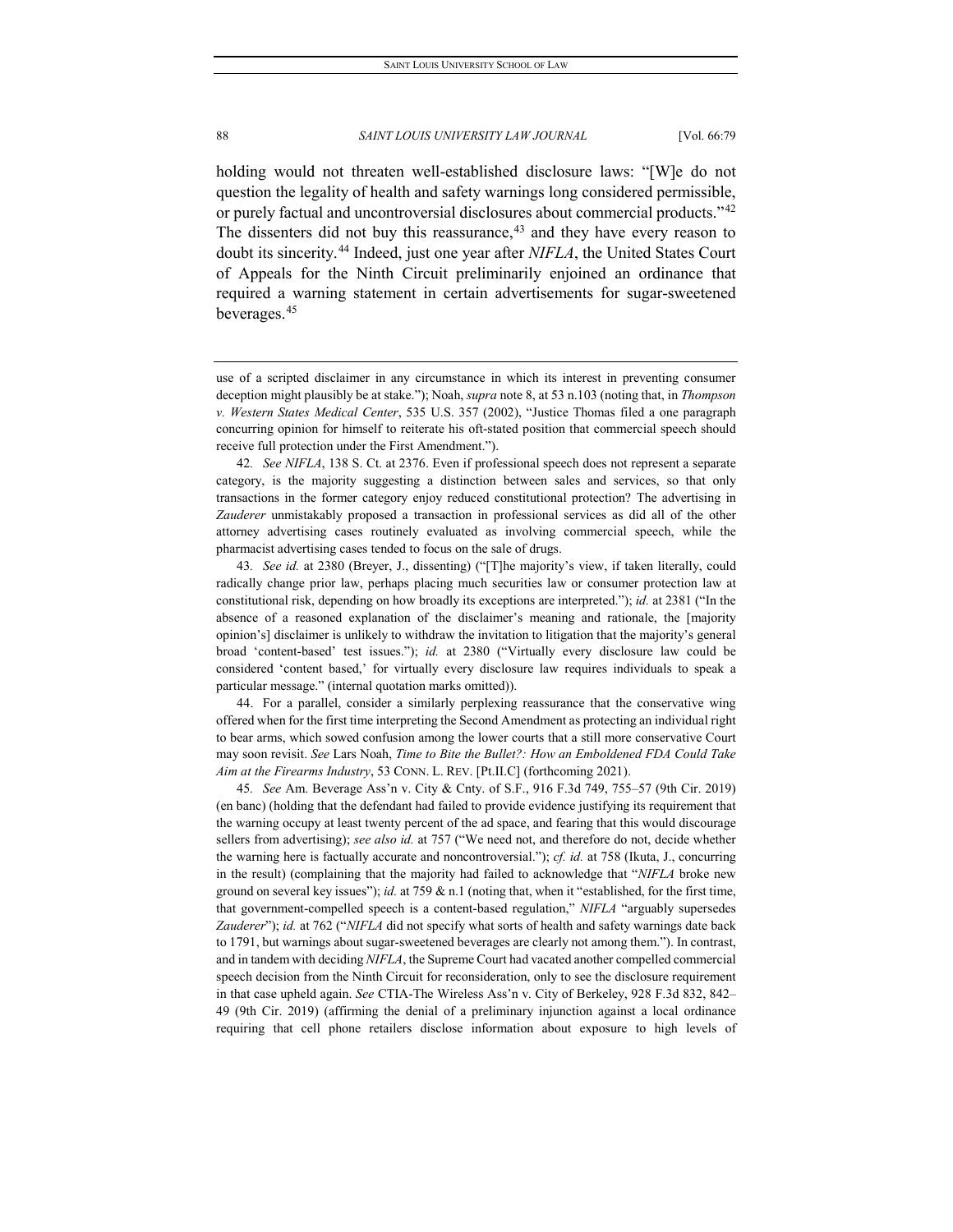Alternatively, Justice Thomas viewed the disclosure requirements as not in fact "reasonably related" to anything potentially misleading about the messages expressly or impliedly conveyed by these clinics,<sup>[46](#page-11-0)</sup> while the dissenters had no trouble discerning the connection.<sup>[47](#page-11-1)</sup> Justice Breyer also emphasized the factually accurate nature of the required disclosures and their lack of any normative content.[48](#page-11-2) After all, it is not as if these clinics had to carry messages to "buy California raisins," "support public education by playing the state lottery," or "vote for Proposition 16" (the latest unsuccessful effort to repeal the state's ban on affirmative action).[49](#page-11-3) What if we dropped the passing reference to abortion from the first disclosure—controversy continues to surround contraceptives in

<span id="page-11-2"></span>48*. See id.* at 2388 ("Abortion is a controversial topic and a source of normative debate, but the availability of state resources is not a normative statement or a fact of debatable truth. The disclosure includes information about resources available should a woman seek to continue her pregnancy or terminate it, and it expresses no official preference for one choice over the other."); *cf*. Bigelow v. Virginia, 421 U.S. 809, 822 (1975) (explaining that advertisements by out-of-state abortion clinics "contained factual material of clear 'public interest'"). In contrast, California plainly could not condition receipt of Medicaid or other public support on espousing pro-choice views. *Cf.* Agency for Int'l Dev. v. All. for Open Soc'y Int'l, Inc., 570 U.S. 205, 217–21 (2013) (invalidating a requirement that organizations adopt a policy of expressing opposition to prostitution as a condition of receiving federal funds for HIV-prevention programs).

<span id="page-11-3"></span>49*. Cf.* Michael Hiltzik, *Raisin Farms Dance Way to Court*, L.A. TIMES, Dec. 18, 2016, at C1 ("[S]everal raisin growers are suing in Sacramento state court to overturn a state-sponsored raisin marketing program that succeeded the dancing raisins campaign, on grounds that it violates their free speech rights."); Alexei Koseff, *Audit Says Lottery Is Shorting Education*, S.F. CHRON., Feb. 26, 2020, at C1 ("The lottery was created by California voters in 1984 to provide additional money for schools."); David Lauter, *Racial and Age Divides Doomed Prop. 16; Wide Skepticism and Tepid Support Led to Defeat of Affirmative Action Effort, Poll Says*, L.A. TIMES, Nov. 24, 2020, at B1 ("California banned most government affirmative action programs nearly a quarter-century ago, in 1996, when voters approved Proposition 209. Since then, overturning the ban has been a major goal for many Democratic lawmakers and state officials . . . ."). It strikes me as utterly absurd for the concurring opinion to suggest that California wanted to encourage residents to get abortions on the state's tab. *See NIFLA*, 138 S. Ct. at 2379 (Kennedy, J., concurring) ("[T]he State requires primarily pro-life pregnancy centers to promote the State's own preferred message advertising abortions.").

radio-frequency radiation). *But see id.* at 853–54 (Friedland, J., dissenting in part) (arguing that the disclosure misleadingly suggested that cell phones are unsafe).

<span id="page-11-0"></span><sup>46</sup>*. See NIFLA*, 138 S. Ct. at 2372 ("The notice in no way relates to the services that licensed clinics provide. Instead, it requires these clinics to disclose information about *state*-sponsored services—including abortion, anything but an 'uncontroversial' topic. Accordingly, *Zauderer* has no application here.").

<span id="page-11-1"></span><sup>47</sup>*. See id.* at 2387 (Breyer, J., dissenting) ("[I]nformation about state resources for family planning, prenatal care, and abortion *is* related to the services that licensed clinics provide."); *see also id.* ("Regardless, *Zauderer* is not so limited. . . . [T]he majority's reliance on cases that prohibit rather than require speech is misplaced."); *id.* at 2390 ("[The majority] applies a searching standard of review based on our precedents that deal with speech *restrictions*, not *disclosures*. . . . This approach is incompatible with *Zauderer*.").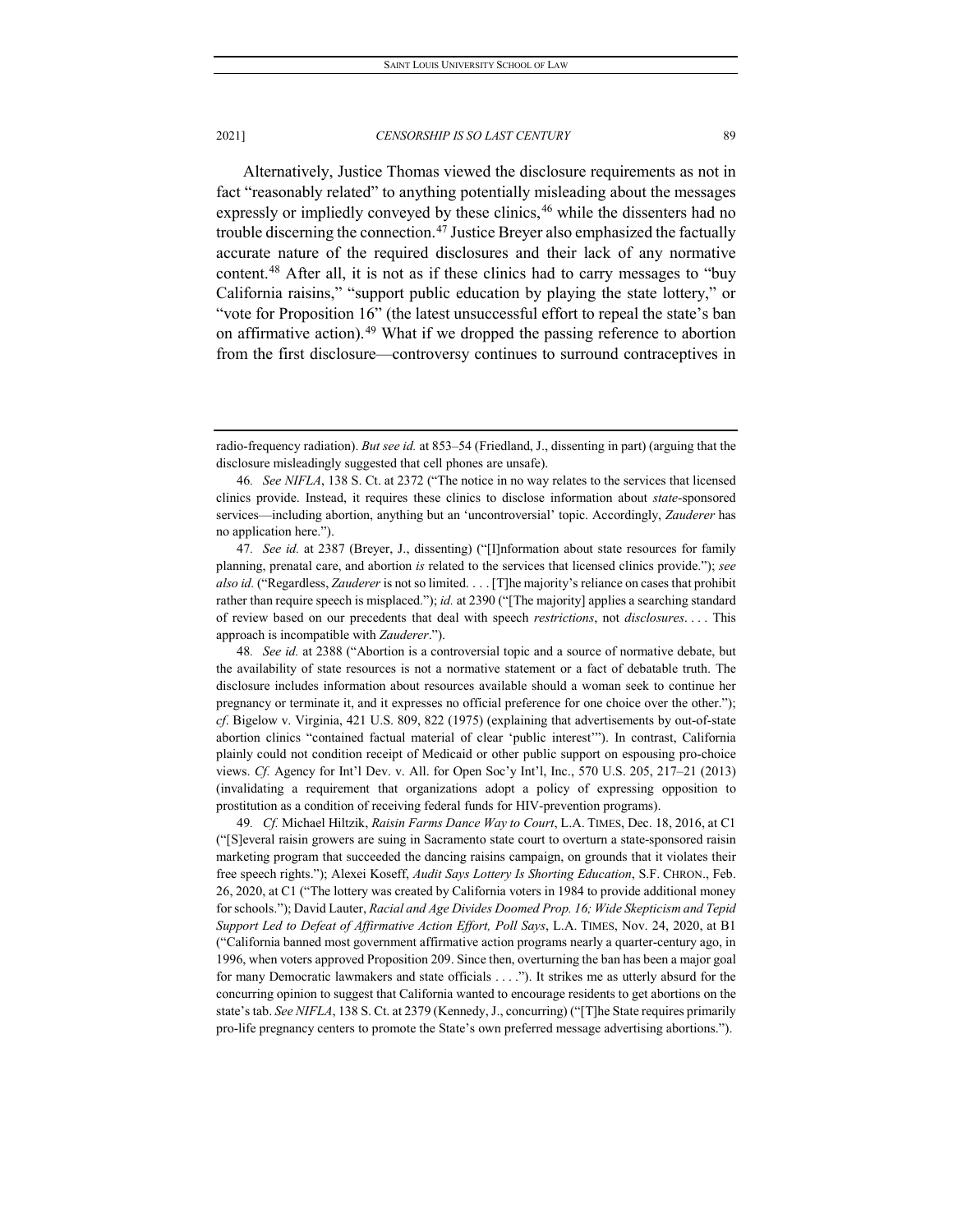some quarters,<sup>[50](#page-12-0)</sup> but would that suffice to trigger the higher scrutiny imposed by the Court? Lastly, Justice Thomas invoked *Zauderer*'s caveat against "unduly burdensome" disclosure requirements,  $51$  but posting conspicuous signage within covered facilities does not seem like any great imposition.

Near the end of its opinion, the majority offered a striking hypothetical: "a billboard for an unlicensed facility that says 'Choose Life' would have to surround that two-word statement with a 29-word statement from the government, in as many as 13 different languages."[52](#page-12-2) The dissent emphasized that imagining such extreme applications of the law served little purpose when resolving a facial challenge, adding that most counties in California would only require English and Spanish,<sup>[53](#page-12-3)</sup> though surely the majority would regard just dual language disclosures as too burdensome as well. It struck me, instead, as a redherring insofar as the hypothesized billboard hardly amounts to an "advertisement" subject to the state law.<sup>[54](#page-12-4)</sup> If the "choose life" message got paired with an effort to promote the services of an unlicensed clinic, of course, then the billboard would have to prominently include the disclaimer in more than one language, which the majority took to mean that the clinic would decide not to advertise in this fashion; a clinic could instead, however, have decided to secure a license and free itself of this unwanted obligation, which would frame the question as an unconstitutional conditions problem (and a fairly mild one at that). $55$ 

<span id="page-12-0"></span><sup>50</sup>*. See, e.g.*, Little Sisters of the Poor Saints Peter & Paul Home v. Pennsylvania, 140 S. Ct. 2367, 2379–86 (2020) (rejecting objections lodged by a couple of states to the Trump administration's expansion of exemptions for employers who have religious or moral objections to the Affordable Care Act's contraceptive mandate).

<span id="page-12-1"></span><sup>51</sup>*. See NIFLA*, 138 S. Ct. at 2377 (majority opinion) ("We need not decide whether the *Zauderer* standard applies to the unlicensed notice. Even under *Zauderer*, a disclosure requirement cannot be 'unjustified or unduly burdensome.'"); *id.* at 2378 ("It targets speakers, not speech, and imposes an unduly burdensome disclosure requirement that will chill their protected speech.").

<sup>52</sup>*. Id.* at 2378.

<span id="page-12-3"></span><span id="page-12-2"></span><sup>53</sup>*. See id.* at 2391–92 (Breyer, J., dissenting); *see also id.* at 2392 (The hypothetical billboard with the disclosure in thirteen languages might be "a proper subject for a Los Angeles-based as applied challenge in light of whatever facts a plaintiff finds relevant. At most, such facts might show a need for fewer languages, not invalidation of the statute.").

<span id="page-12-4"></span><sup>54.</sup> Just such billboards litter the Florida Turnpike. *Cf.* Lars Noah, *A Postmodernist Take on the Human Embryo Research Debate*, 36 CONN. L. REV. 1133, 1140 n.26 (2004).

<span id="page-12-5"></span><sup>55.</sup> If California had entirely prohibited advertising by crisis pregnancy centers unless they first secured a license, then the unconstitutional conditions objection would have more punch. *Cf.* Lars Noah, *State Regulatory Responses to the Prescription Opioid Crisis: Too Much to Bear?*, 124 DICK. L. REV. 633, 640–41 (2020) (explaining that a few states recently tackled "pill mills" in precisely this fashion though one reviewing court failed to appreciate the nature of this constitutional problem).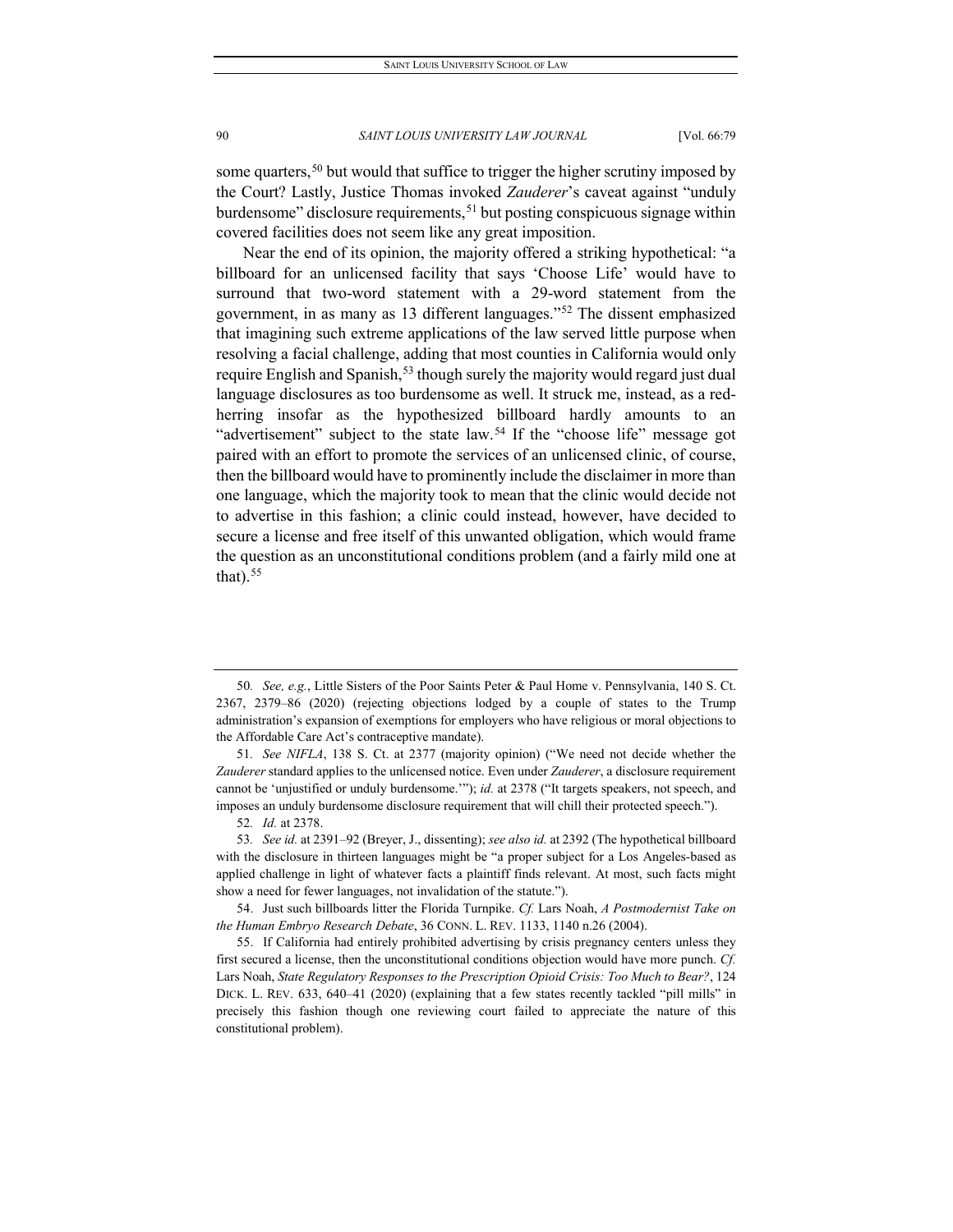Although frequently maligned for allowing pro-life clinics to mislead their clients,[56](#page-13-0) the *NIFLA* decision gave private parties a powerful new tool for resisting government demands to carry unwanted messages: only genuinely "uncontroversial" disclaimer requirements pass muster,<sup>[57](#page-13-1)</sup> and only to the extent necessary to guard against potentially misleading claims.[58](#page-13-2) The Court in *NIFLA*, however, went overboard in treating disclosures as content-based simply because they altered the gist of the speaker's message, which meant subjecting them to an even less forgiving standard of scrutiny than applied to outright prohibitions on commercial speech. Perhaps *Zauderer* has gotten misinterpreted as imposing a lower standard of scrutiny for disclosure requirements than other commercial speech restrictions, but it makes no sense to say that disclosures merit even stricter scrutiny than outright prohibitions.<sup>[59](#page-13-3)</sup>

<span id="page-13-0"></span>56*. See, e.g.*, Teneille R. Brown, *Crisis at the Pregnancy Center: Regulating Pseudo-Clinics and Reclaiming Informed Consent*, 30 YALE J.L. & FEMINISM 221, 236–47, 272–73 (2018); Erwin Chemerinsky & Michele Goodwin, *Constitutional Gerrymandering Against Abortion Rights:*  NIFLA v. Becerra, 94 N.Y.U. L. REV. 61, 62–68, 94–99, 118–24 (2019); *id.* at 119 ("[P]rotecting First Amendment interests simply serves as a fig leaf."); Diane Kee, Note, *Reclaiming Access to Truth in Reproductive Healthcare After* National Institute of Family & Life Advocates v. Becerra, 119 MICH. L. REV. 175, 183–84, 192–97, 203–04 (2020). For an unpersuasive attempt to defend at least some aspects of the holding in *NIFLA* (though offered primarily as part of a descriptive effort to make sense of the Court's confusing compelled speech decisions), see Eugene Volokh, *The Law of Compelled Speech*, 97 TEX. L. REV. 355, 363, 389–90, 393–94 (2018). For a normative assessment that endorsed this development (though strangely neglecting to reference *NIFLA*), see Martin H. Redish, *Compelled Commercial Speech and the First Amendment*, 94 NOTRE DAME L. REV. 1749, 1758–74 (2019). Somewhat hypocritically, Professor Redish even complained that "it is misleadingly incomplete today to rely on *Zauderer* as controlling doctrine without acknowledging the dramatic expansion of commercial speech protection in cases stretching from the mid-1990s to the present," *id.* at 1760, but he also had entirely failed to reference the Court's nearly unanimous endorsement of *Zauderer* in 2010, *see supra* note 14 (discussing *Milavetz*).

<span id="page-13-1"></span>57*. See* Wendy E. Parmet et al., *The Supreme Court's Crisis Pregnancy Center Case— Implications for Health Law*, 379 NEW ENG. J. MED. 1489, 1490 (2018) ("In the past, 'uncontroversial' was usually interpreted to mean factually uncontroversial. In *NIFLA*, the Court found the required disclosure controversial simply because it was about a controversial topic abortion. The subtle shift opens the door for companies to argue that factually accurate healthrelated warnings are unconstitutional if the underlying topic is contentious."); Fowler, *supra* note 15, at 1683–85; Aaron Stenz, Note, *The Controversial Demise of* Zauderer*: Revitalizing* Zauderer *Post-*NIFLA, 104 MINN. L. REV. 553, 584–603 (2019); *id.* at 575 (observing that "interpreting 'uncontroversial' as applying to the topic underlying the message rather than its factual veracity represents a seismic shift from prior interpretations").

<span id="page-13-2"></span>58. Entirely apart from constricting the range of permissible ends, intermediate scrutiny demands some proof of efficacy. *See* Noah, *supra* note 8, at 47–49. Researchers have long struggled to demonstrate that disclosures successfully communicate information to consumers. *See* Omri Ben-Shahar & Carl E. Schneider, *The Failure of Mandated Disclosure*, 159 U. PA. L. REV. 647, 667–70 (2011); Lars Noah, *The Imperative to Warn: Disentangling the "Right to Know" from the "Need to Know" About Consumer Product Hazards*, 11 YALE J. ON REG. 293, 361–74 (1994).

<span id="page-13-3"></span>59. Essentially all of the commentary related to this issue has neglected to mention the regular judicial endorsement of disclosure requirements when applying the narrow tailoring inquiry to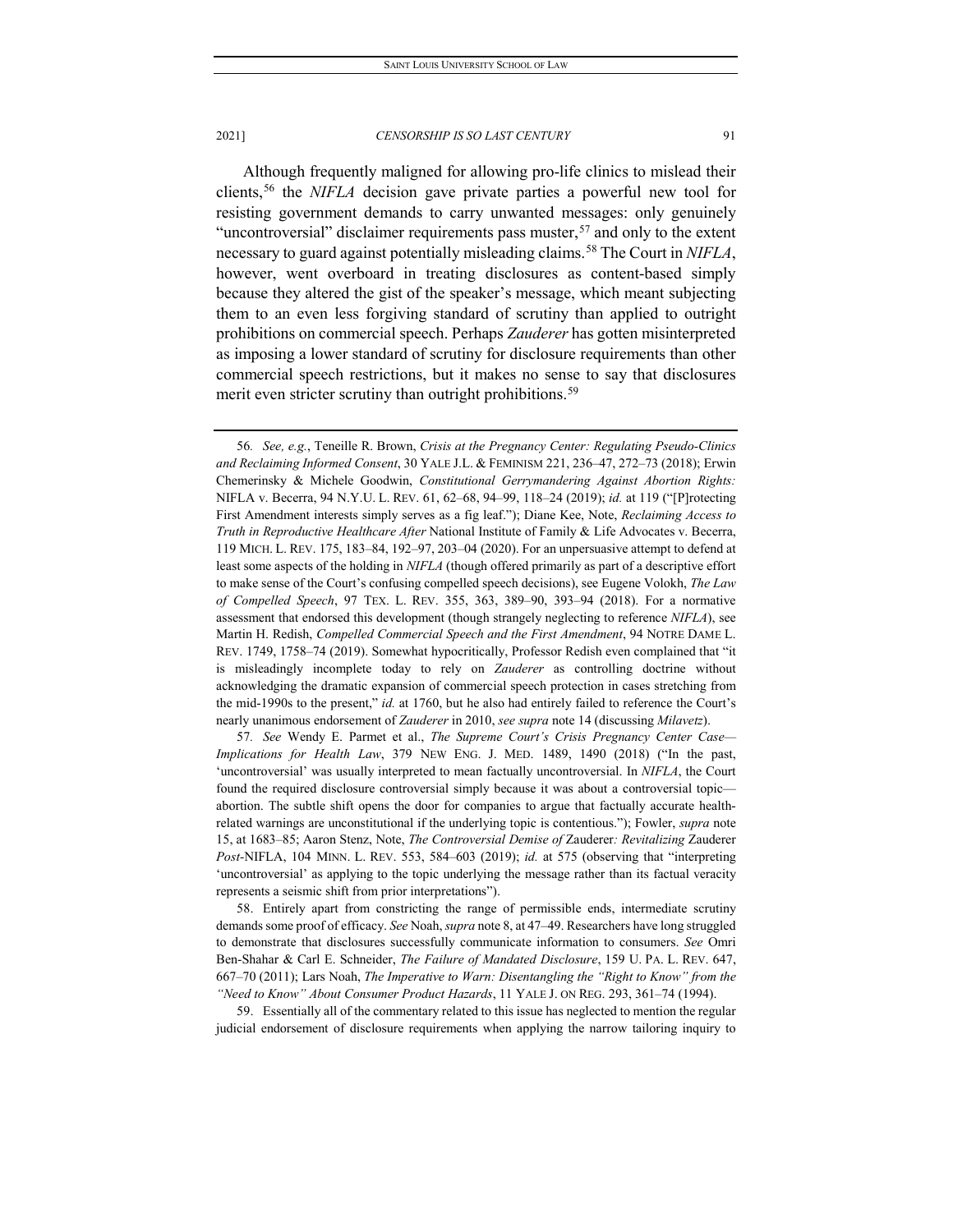If applied in an even-handed fashion, $60$  then courts should just as readily invalidate laws recently adopted in almost a dozen states, and sponsored by prolife groups including NIFLA,<sup>61</sup> that obligate physicians and sometimes also clinics that offer the abortifacient mifepristone to incorrectly advise patients that they could reverse the procedure even after starting use of the drug.<sup>[62](#page-14-2)</sup>

<span id="page-14-0"></span>60*. Cf. NIFLA*, 138 S. Ct. at 2385 (Breyer, J., dissenting) ("After all, the rule of law embodies evenhandedness, and what is sauce for the goose is normally sauce for the gander." (internal quotation marks omitted)). Actually, the majority endeavored to distinguish the Court's earlier decision rejecting free speech objections to state laws demanding that abortion providers supply collateral information when securing informed consent. *See id.* at 2373 (majority opinion). The dissent saw no principled way of reconciling these positions. *See id.* at 2384–86 (Breyer, J., dissenting); *id.* at 2388 ("[A] Constitution that allows States to insist that medical providers tell women about the possibility of adoption should also allow States similarly to insist that medical providers tell women about the possibility of abortion."); *see also* Lars Noah, *Informed Consent and the Elusive Dichotomy Between Standard and Experimental Therapy*, 28 AM.J.L. & MED. 361, 365–66 (2002) (explaining that most jurisdictions now require informed consent in connection with even noninvasive medical treatments, thereby departing from the doctrine's origins in the law of battery (i.e., nonconsensual touching)). Nonetheless, given this language in the majority's opinion (and the increasingly conservative bent of the federal courts at all levels), obligations to communicate information favored by legislators seeking to discourage abortions may well fare better when challenged on constitutional grounds, which suggests that the Supreme Court itself has engaged in viewpoint discrimination in the course of formulating doctrine in this area. *See* Chemerinsky & Goodwin, *supra* note 56, at 66, 111, 118; *The Supreme Court, 2017 Term— Leading Cases*, 132 HARV. L. REV. 277, 347 (2018) ("[T]he doctrine created by the Court preserves compelled disclosures in the interest of opposing abortion but forecloses disclosures aimed at increasing abortion access."); *id.* at 355–56 (elaborating).

<span id="page-14-1"></span>61*. See* Am. Med. Ass'n v. Stenehjem, 2019 WL 10920631 (D.N.D. 2019) (granting motions filed by NIFLA and Heartbeat International to intervene as defendants). Dr. George Delgado, the medical director of a crisis pregnancy center in San Diego, popularized the mifepristone reversal protocol, which substitutes the follow-up dose of misoprostol dictated by the FDA-approved protocol for completing the abortion with high doses of progesterone. *See* Ruth Graham, *A Second Chance at Choice*, N.Y. TIMES MAG., July 23, 2017, at 46, 49.

<span id="page-14-2"></span>62*. See, e.g.*, KY. REV. STAT. ANN. § 311.774(2) (LexisNexis 2020) (requiring that such information be provided with the prescription of any abortifacient); N.D. CENT. CODE  $§$  14-02.1-02.1(1)(e) (2021) (directing the state department of health to prepare printed materials for distribution to patients that includes this information); OKLA. STAT. tit. 63, § 1-756(B)(1), (C)(1)–(2) (2020) (requiring that facilities providing mifepristone post conspicuous signage with this information, including details about a hotline and website operated by Heartbeat International, and that physicians also share it with their patients); TENN. CODE ANN. § 39-15-218(b)–(e) (2020) (requiring that facilities providing mifepristone post conspicuous signage with this information and that physicians also share it with their patients); *see also* ARK. CODE ANN. § 20-16-1703(b)(8)–(9) (2020) (requiring that, in the process of securing informed consent, physicians provide this information); IND. CODE § 16-34-2-1.1(a)(1)(C) (2021) (same); NEB. REV. STAT. § 28-327(1)(e)– (2)(d) (2020) (same); S.D. CODIFIED LAWS § 34-23A-10.1(1)(h) (2020) (same); UTAH CODE ANN.

restrictions on commercial speech. *NIFLA* flipped this notion on its head, treating disclosure requirements as more (rather than less) speech restrictive. Counterintuitively, then, if disclosures no longer count as less-speech-restrictive alternatives, outright prohibitions of commercial speech now might stand a marginally better chance of surviving heightened scrutiny.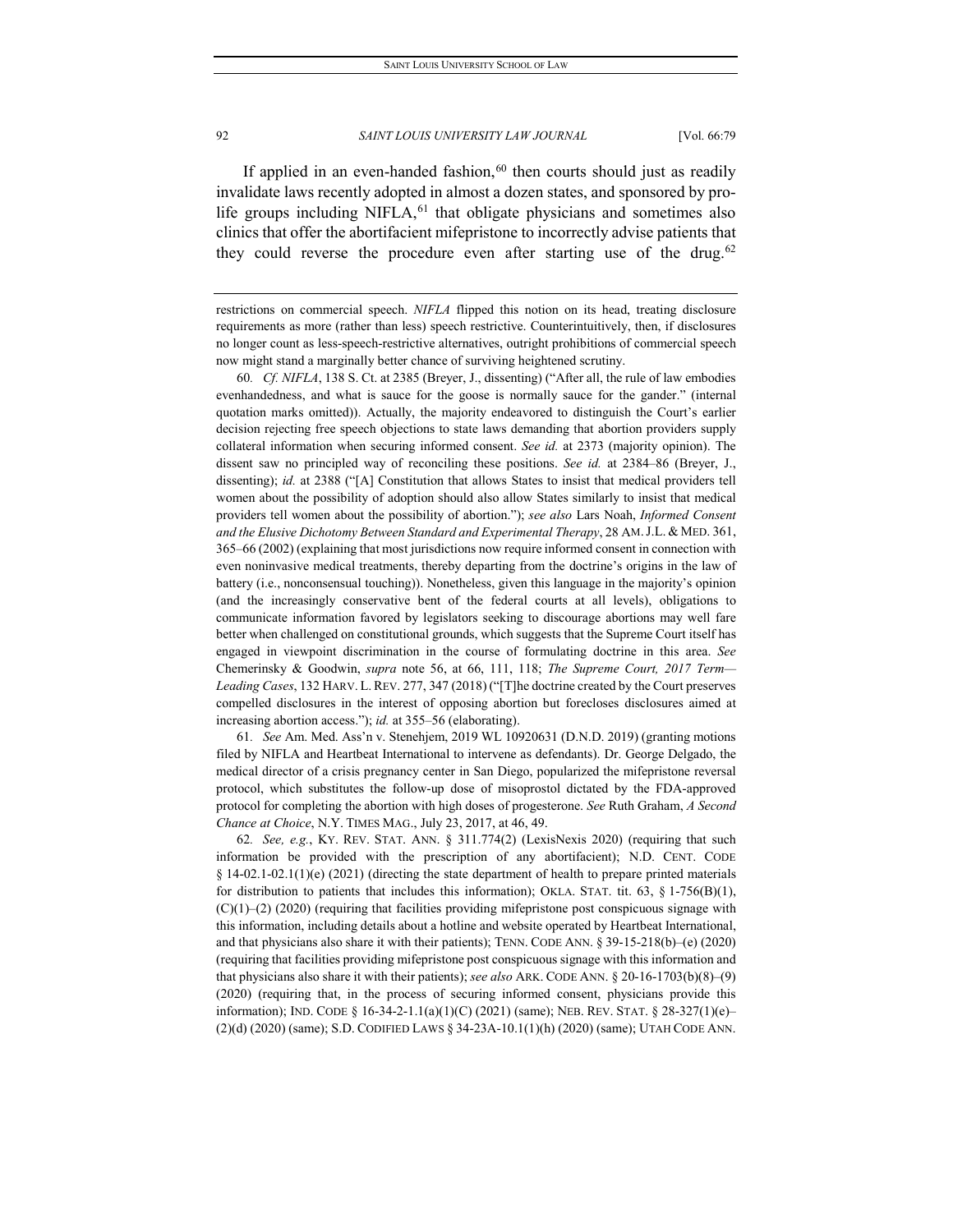Controversy unmistakably attends such assertions about reversibility.<sup>[63](#page-15-0)</sup> Moreover, these disclosures hardly guard against the tendency of already supplied information to mislead users; instead, such requirements represent efforts by conservative legislators to discourage successful abortions using this prescription drug. Self-righteous state officials could, of course, use other avenues to communicate such falsehoods, $64$  but requiring these statements probably conflicted with the more forgiving scrutiny of pre-*NIFLA* decisions governing either non-medical disclosure or the informed consent process, and commandeering the latter in this manner plainly runs afoul of the Supreme Court's latest guidance on compelled speech.<sup>[65](#page-15-2)</sup> Although manufacturers of mifepristone must supply physicians with an FDA-approved informed consent document for their patients' signatures,<sup>[66](#page-15-3)</sup> none of these state laws at present purport to require that sellers modify this form.<sup>[67](#page-15-4)</sup>

<span id="page-15-1"></span>64*. Cf.* Lars Noah, *A Miscarriage in the Drug Approval Process?: Mifepristone Embroils the FDA in Abortion Politics*, 36 WAKE FOREST L. REV. 571, 586 & n.70 (2001) (noting a campaign sponsored by pro-life advocacy groups that mailed exaggerated risk information to 150,000 physicians in an effort to undercut use of the newly approved drug).

<span id="page-15-2"></span>65. The handful of reported judicial decisions so far reflect only preliminary skirmishing. *See, e.g.*, Planned Parenthood Tenn. & N. Miss. v. Slatery, 523 F. Supp. 3d 985, 1002–06 (M.D. Tenn. 2021) (granting a preliminary injunction); Am. Med. Ass'n v. Stenehjem, 412 F. Supp. 3d 1134, 1149–52 (D.N.D. 2019): (same); All-Options, Inc. v. Atty. Gen. Ind., 2021 WL 2685774 (S.D. Ind. 2021) (same). Even if *Zauder*er should have sufficed to invalidate such laws, *NIFLA* may provide the necessary additional impetus to ensure that result in a judiciary increasingly populated by true believers, though whose to say what might happen if such a case reached the high court as presently configured.

66*. See* Noah, *supra* note 64, at 586.

<span id="page-15-4"></span><span id="page-15-3"></span>67*. Cf.* Lars Noah, *Rewarding Regulatory Compliance: The Pursuit of Symmetry in Products Liability*, 88 GEO. L.J. 2147, 2150 (2000) ("Now let us leave the comforting confines of the Beltway to discover how drug labeling is regulated in the heartland."). I have expressed concern that pro-life providers might not advise their patients about the availability of potentially teratogenic therapeutic products that required the concomitant use of contraceptives or included labeling that suggested terminating a pregnancy in the event of an accidental exposure. *See* Lars Noah, *Too High a Price for Some Drugs?: The FDA Burdens Reproductive Choice*, 44 SAN DIEGO L. REV. 231, 233–35, 238, 250–52 (2007); *see also id.* at 254–58 (explaining why such requirements might not survive strict scrutiny). The manufacturers of these products did not object to including such information in the labeling because it helped to reduce their risk of tort liability. *See id.* at 236–37, 245–46. Imagine, however, a company that took issue with such a message. *Cf.* Noah, *supra* note 64, at 588–90 (noting that Searle initially had resisted having its ulcer drug misoprostol used in tandem

<sup>§</sup> 76-7-305.5(2)(u) (LexisNexis 2020) (directing the state health department to develop a website readily accessible in abortion clinics that includes this information, which physicians must use in the course of securing informed consent).

<span id="page-15-0"></span><sup>63</sup>*. See* Khadijah Z. Bhatti et al., *Medical Abortion Reversal: Science and Politics Meet*, 218 AM. J. OBSTETRICS & GYNECOLOGY 315, 318 (2018); Daniel Grossman & Kari White, *Abortion "Reversal"—Legislating Without Evidence*, 379 NEW ENG.J. MED. 1491, 1493 (2018). In contrast, recently enacted state laws obligating physicians and pharmacists to disclose to patients risks associated with prescription opioids hardly seem to invite similar sorts of objections. *See* Noah, *supra* note 55, at 654 n.84.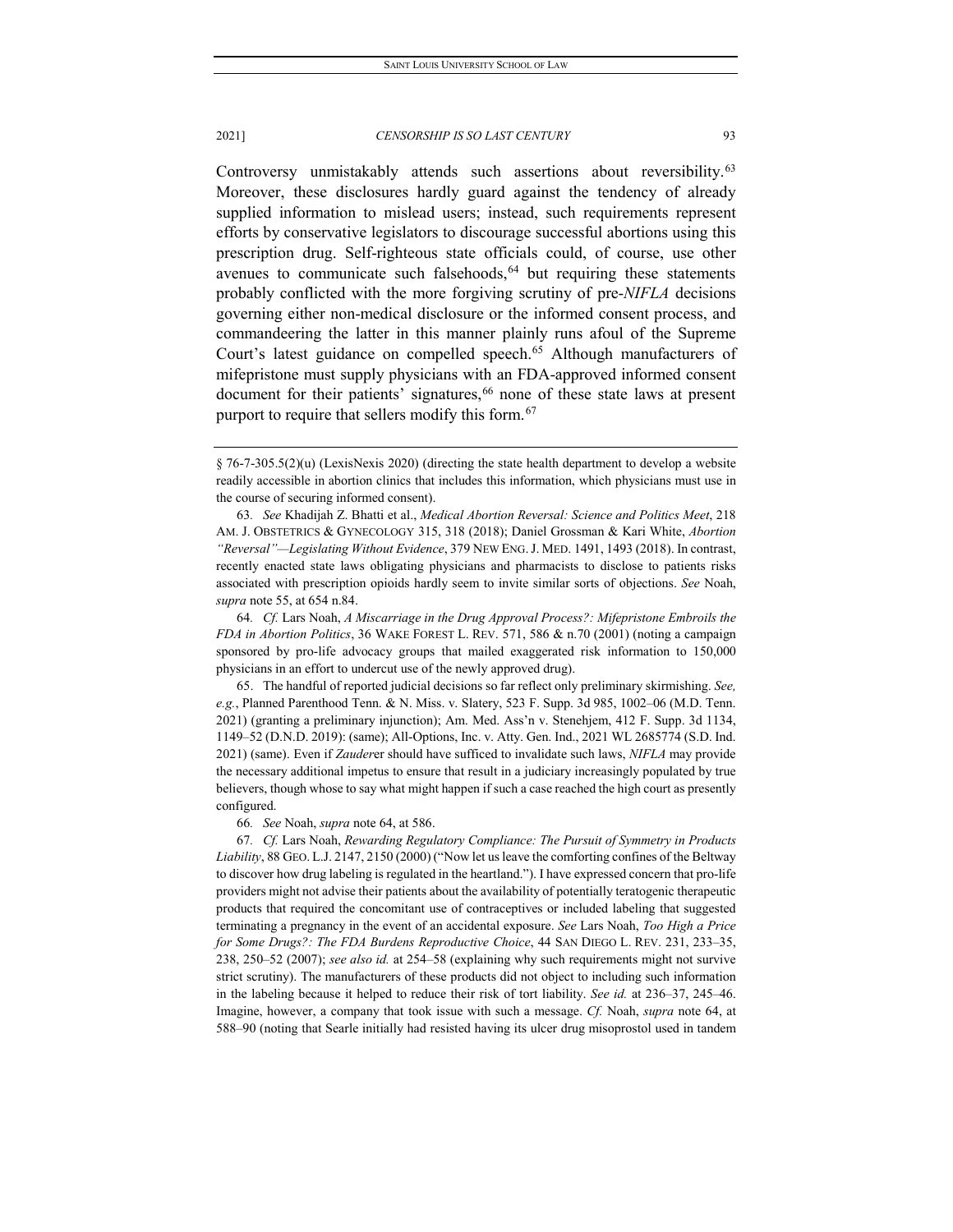In the wake of *NIFLA*, more straightforward state and federal disclosure requirements applicable to therapeutic products may also fare poorly.<sup>[68](#page-16-0)</sup> In the course of discussing that decision in the *New England Journal of Medicine*, one set of commentators noted that "it is unclear whether laws that require providers to inform patients about factors that are only indirectly related to medical services, such as laws requiring the disclosure of payments from pharmaceutical companies, remain constitutional."[69](#page-16-1) These state and federal transparency laws, however, only demand reporting to publicly accessible databases rather than requiring disclosures to patients,<sup>[70](#page-16-2)</sup> and, in a classic (though noncommercial) compelled speech case, the Justices endorsed precisely such an approach.<sup>[71](#page-16-3)</sup>

Far better illustrations of *NIFLA*'s potential impact exist. For instance, controversy certainly attended demands that sellers of dental amalgam warn that this medical device "contains a chemical [i.e., mercury] known to the State of California to cause birth defects or other reproductive harm."[72](#page-16-4) Under

69. Parmet et al., *supra* note 57, at 1490.

<span id="page-16-2"></span><span id="page-16-1"></span>70*. See* Lars Noah, *Doctors on the Take: Aligning Tort Law to Address Drug Company Payments to Prescribers*, 66 BUFF. L. REV. 855, 865–66, 869–72 (2018); *see also id.* at 882–86, 906–07 (doubting that judicial recognition of such an obligation as an aspect of satisfying the duty to secure informed consent would serve much of a purpose).

<span id="page-16-3"></span>71*. See* Noah, *supra* note 7, at 1468 n.21 ("[T]he Supreme Court invalidated a state law requiring that charitable solicitors disclose what percentage of donations actually reach the charity because the state instead could have published the financial disclosure forms that it already collected." (citing Riley v. Nat'l Fed'n of the Blind of N.C., Inc., 487 U.S. 781, 800 (1988))).

<span id="page-16-4"></span>72*. See* Cmte. Dental Amalgam Mfrs. v. Stratton, 92 F.3d 807, 813–14 (9th Cir. 1996) (holding that FDA requirements applicable to such devices did not preempt a state enforcement action against manufacturers); *see also* Consumer Cause, Inc. v. SmileCare, 110 Cal. Rptr. 2d 627, 639–45 (Ct. App. 2001) (reversing summary judgment granted to providers of dental care on claims brought by consumer activists alleging violations of the state's right-to-know law); *cf.* Kids Against Pollution v. Cal. Dental Ass'n, 134 Cal. Rptr. 2d 373, 378–79, 388–90 (Ct. App. 2003) (dismissing misrepresentation claims against professional association for, among other things, threatening to discipline dentists who questioned the safety of amalgam), *vacated*, 143 P.3d 655 (Cal. 2006). The controversy over dental amalgam extends far beyond the borders of California. *See, e.g.*, Moms Against Mercury v. FDA, 483 F.3d 824, 826–28 (D.C. Cir. 2007) (dismissing for lack of subject matter jurisdiction a petition to review the agency's failure to take action on a form of dental amalgam because of a still pending device reclassification process).

with the abortifacient mifepristone). Alternatively, what if California demanded that all licensed dermatologists inform their acne patients of the availability of isotretinoin even if some of these physicians took offense to the FDA's contraception requirement?

<span id="page-16-0"></span><sup>68.</sup> The *NIFLA* dissent noted several fairly mundane disclosure requirements. *See* 138 S. Ct. at 2380–81 (Breyer, J., dissenting); *id.* at 2381 ("[T]he mine run of disclosure requirements . . . simply alert the public about child seat belt laws, the location of stairways, and the process to have their garbage collected, among other things."). These strike me, however, as entirely innocuous; a better test would focus on those likely to trigger a constitutional challenge. For a range of possibilities, see Chemerinsky & Goodwin, *supra* note 56, at 74–75, 112–18; *id.* at 117 (explaining that they had offered just a "narrow sampling of disclosure laws across the fields of education, health, environment, credit lending, real estate, housing, and even vending machines").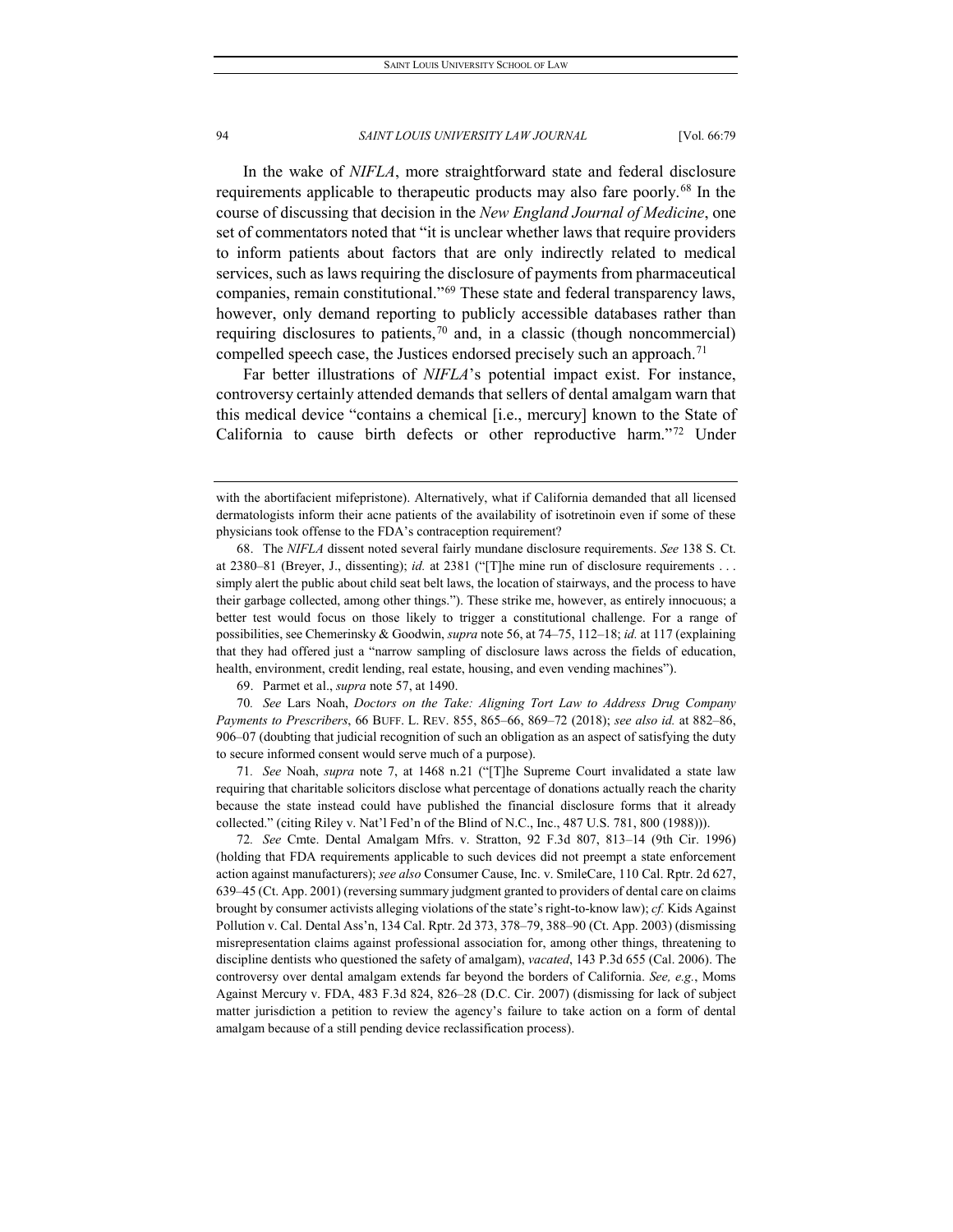Proposition 65, similar disclosures must appear on all manner of products suspected of either carcinogenicity or teratogenicity. If such warnings reflect genuine hazards and serve to assist consumers in California when making choices in the marketplace, then one can hardly quibble with the law. It seems, however, that Proposition 65 instead primarily aims to stigmatize certain products in the hopes of driving them from the market unless reformulated,  $73$ which makes the constitutional issue trickier. California remains free, of course, to communicate its concerns directly to its citizens,  $74$  but the state arguably cannot dictate that labeling carry a message serving any purpose other than to offset potentially deceptive statements made about a product.[75](#page-17-2)

<span id="page-17-0"></span><sup>73</sup>*. See* Noah, *supra* note 58, at 342 & n.229, 379; *id.* at 296 ("Instead of serving as a mechanism for improving consumers' decisionmaking, such rules simply stigmatize products, perhaps in a veiled attempt to pressure companies into reformulating these products."); *see also id.* at 341–43, 353–54, 364 (discussing other features of this law); *id.* at 393 (explaining that the law "indiscriminately labels substances as known carcinogens whether the lifetime risk of cancer is one-in-ten or one-in-100,000"); Haleigh S. Haffner, Note, *Amendments to California's Proposition 65: Clarity for Consumers, Less Confusion for Businesses*, 31 LOY. CONSUMER L. REV. 128, 140– 45 (2018) (discussing revisions adopted in 2016, including a change in the text of the safe harbor warnings to replace the word "contain" with "can expose you to"); Geoffrey Mohan, *Overwarned, Underinformed; How the Profusion of Notices Stemming from Prop. 65, California's Landmark Consumer Safety Law, Leaves Shoppers Potentially Unprotected*, L.A. TIMES, July 26, 2020, at A1 ("That was exactly what Proposition 65's architects had in mind . . . —to coerce companies into replacing toxic chemicals with safe ones rather than bear the burden of a Scarlet Letter stamped on their products.").

<span id="page-17-1"></span><sup>74</sup>*. See* Nat'l Assoc. Wheat Growers v. Becerra, 468 F. Supp. 3d 1247, 1259–66 (E.D. Cal. 2020) (invalidating under *NIFLA* a Proposition 65 warning requirement applied to the weed-killer glyphosate (Roundup®) given continuing disagreement about its carcinogenicity and the state's ability to communicate these concerns itself), *app. pending* (9th Cir. 2021); *cf.* R.J. Reynolds Tobacco Co. v. Shewry, 423 F.3d 906, 912–26 (9th Cir. 2005) (upholding California's antismoking campaign financed by an excise tax on tobacco products and designed to denigrate the industry rather than simply disclose health hazards). Government dissemination of information can, of course, raise different concerns. *See* Lars Noah, *Governance by the Backdoor: Administrative Law(lessness?) at the FDA*, 93 NEB. L. REV. 89, 128–29 (2014) (discussing abuse of the power granted to the agency to issue adverse publicity).

<span id="page-17-2"></span><sup>75</sup>*. See* Jennifer L. Pomeranz, *Abortion Disclosure Laws and the First Amendment: The Broader Public Health Implications of the Supreme Court's* Becerra *Decision*, 109 AM. J. PUB. HEALTH 412, 415–18 (2019) (emphasizing that disclosure requirements remain defensible if the government can prove that the messages of sellers of goods or services otherwise would deceive or mislead consumers); *see also id.* at 414 (conceding that "government cannot require an 'Eat Vegetables!' label on candy packages"). State laws mandating the disclosure that food products contain genetically engineered (GE) ingredients have prompted similar sorts of objections. *See* Lars Noah, *Genetic Modification and Food Irradiation: Are Those Strictly on a Need-to-Know Basis?*, 118 PENN ST. L. REV. 759, 765 & n.30 (2014); *see also id.* at 787 (calling such disclosure requirements "nothing more than efforts to stifle feared technologies by stigmatizing the resulting products in the marketplace"); *cf.* Grocery Mfrs. Ass'n v. Sorrell, 102 F. Supp. 3d 583, 621–35 (D. Vt. 2015) (declining to preliminarily enjoin Vermont's GE food disclosure law). Congress preempted such state laws in 2016. *See* Noah, *supra* note 9, at 739 n.209.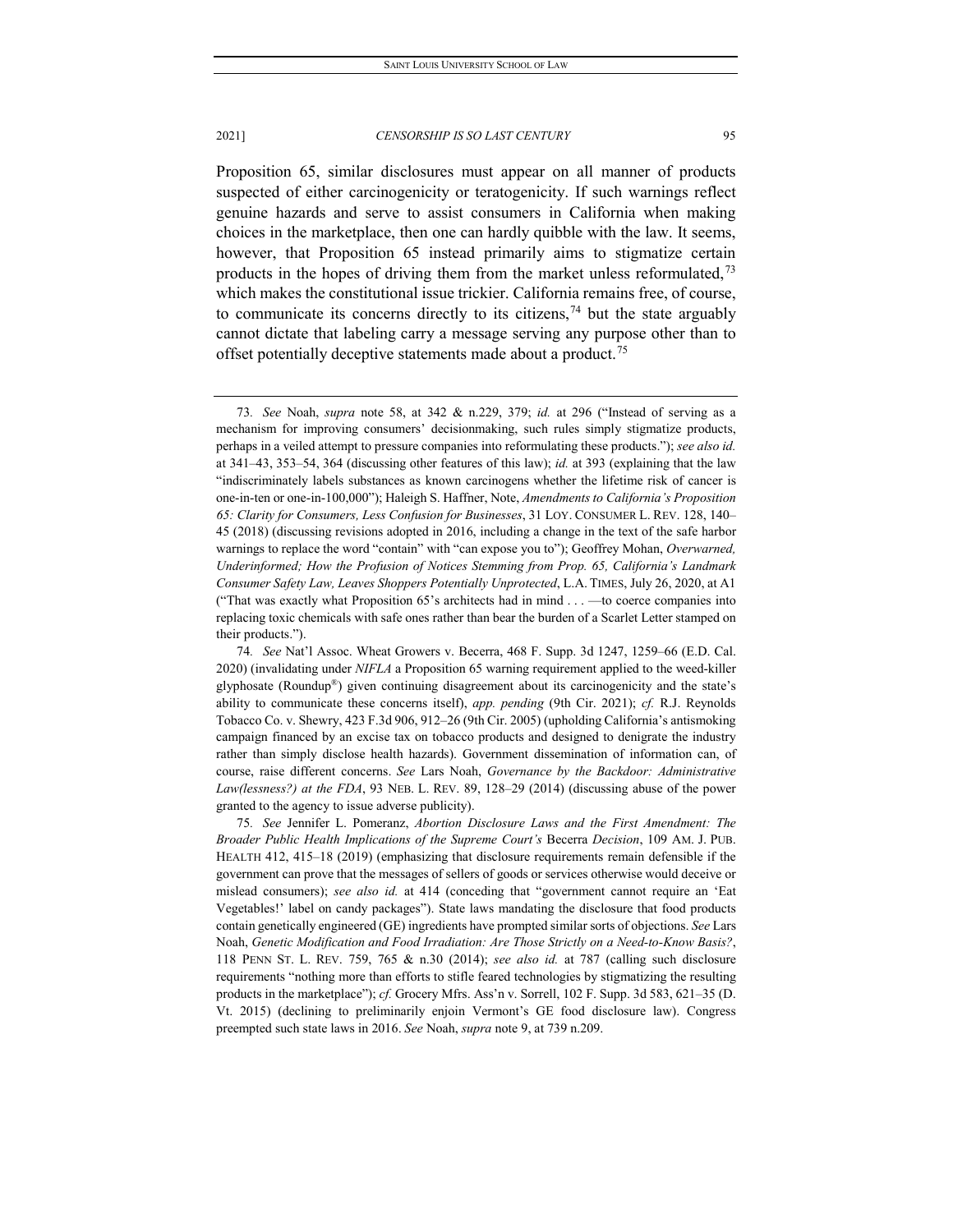In addition, sellers of dietary supplements plainly do not appreciate having to carry messages—namely, "This statement has not been evaluated by the [FDA]. This product is not intended to diagnose, treat, cure, or prevent any disease."—whenever they make claims to affect the structure or function of the body.[76](#page-18-0) Although Congress did so in pursuit of deregulation, authorizing the use of promotional statements that otherwise would have triggered drug status and the more demanding standards that accompany such a regulatory designation, these mandated disclaimers effectively undercut the central tenets of complementary and alternative medicine.<sup>[77](#page-18-1)</sup> This federal requirement stands in contrast to the simple and entirely factual information at issue in *NIFLA*.

On occasion, the FDA has faced criticism when it orders the use of allegedly misleading information in therapeutic product labeling: in some cases, it has insisted on downplaying genuine risks; $^{78}$  $^{78}$  $^{78}$  in other cases, it has demanded the disclosure of exaggerated dangers posed by a product.<sup>79</sup> The former approach amounts to censorship insofar as the agency wants to keep consumers in the dark, while the latter resembles propaganda insofar as it enlists product sellers

<span id="page-18-1"></span>77*. See* Lars Noah, *A Drug by Any Other Name . . . ?: Paradoxes in Dietary Supplement Risk Regulation*, 17 STAN. L. & POL'Y REV. 165, 166 & n.8, 177–78, 192 & n.98, 194 & n.105 (2006); *see also* Redish, *supra* note 56, at 1761, 1772 (hypothesizing a case where a "seller sincerely believes that honey cures certain ills" but the government forces him to include a disclaimer in advertising at odds with this belief).

<span id="page-18-0"></span><sup>76</sup>*. See* 21 U.S.C. § 343(r)(6)(C) (2018) (requiring that these disclaimers appear "in boldface type"); *cf*. Lars Noah, *Growing Organs in the Lab: Tissue Engineers Confront Institutional "Immune" Responses*, 55 JURIMETRICS J. 297, 328 (2015) (explaining that the FDA requires the following disclaimer for so-called humanitarian use devices: "Authorized by Federal law for use in the treatment of [specify disease or condition]. The effectiveness of this device for this use has not been demonstrated."). In the course of explaining that "California does not single out pregnancyrelated facilities for this type of disclosure requirement," the dissenting opinion in *NIFLA* referenced a state law subjecting unlicensed providers of alternative health services to comparable treatment. *See* 138 S. Ct. at 2391 (Breyer, J., dissenting).

<span id="page-18-2"></span><sup>78</sup>*. See* Henley v. FDA, 77 F.3d 616, 620–21 (2d Cir. 1996) (rejecting a challenge to the agency's decision to remove animal carcinogenicity disclosures from the patient labeling for oral contraceptives); Dowhal v. SmithKline Beecham Consumer Healthcare, 88 P.3d 1, 4–5, 15 (Cal. 2004) (holding that the agency's decision to exclude information about reproductive toxicity of nicotine in smoking cessation products preempted application of Proposition 65 to require such a warning); Sandhya Somashekhar, *Smoking-Cessation Restrictions to Be Eased*, WASH. POST, Apr. 2, 2013, at A2 (reporting that, at the urging of public health advocates and in order to encourage efforts to quit smoking, the FDA further watered down the instructions for guarding against nicotine overdose).

<span id="page-18-3"></span><sup>79</sup>*. See* Lars Noah, *Medicine's Epistemology: Mapping the Haphazard Diffusion of Knowledge in the Biomedical Community*, 44 ARIZ. L. REV. 373, 442 (2002) (discussing a longrunning dispute over the FDA's requirement that a class of diabetes drugs disclose cardiovascular risks); Noah, *supra* note 8, at 92 n.245 ("The FDA has at times mandated the use of exaggerated warnings—for instance, about the risks of products containing chlorofluorocarbon (CFC) propellants—solely in the hope of influencing purchasing behavior (and, thereby, encouraging reformulation) even though the products posed no direct risks to consumers.").